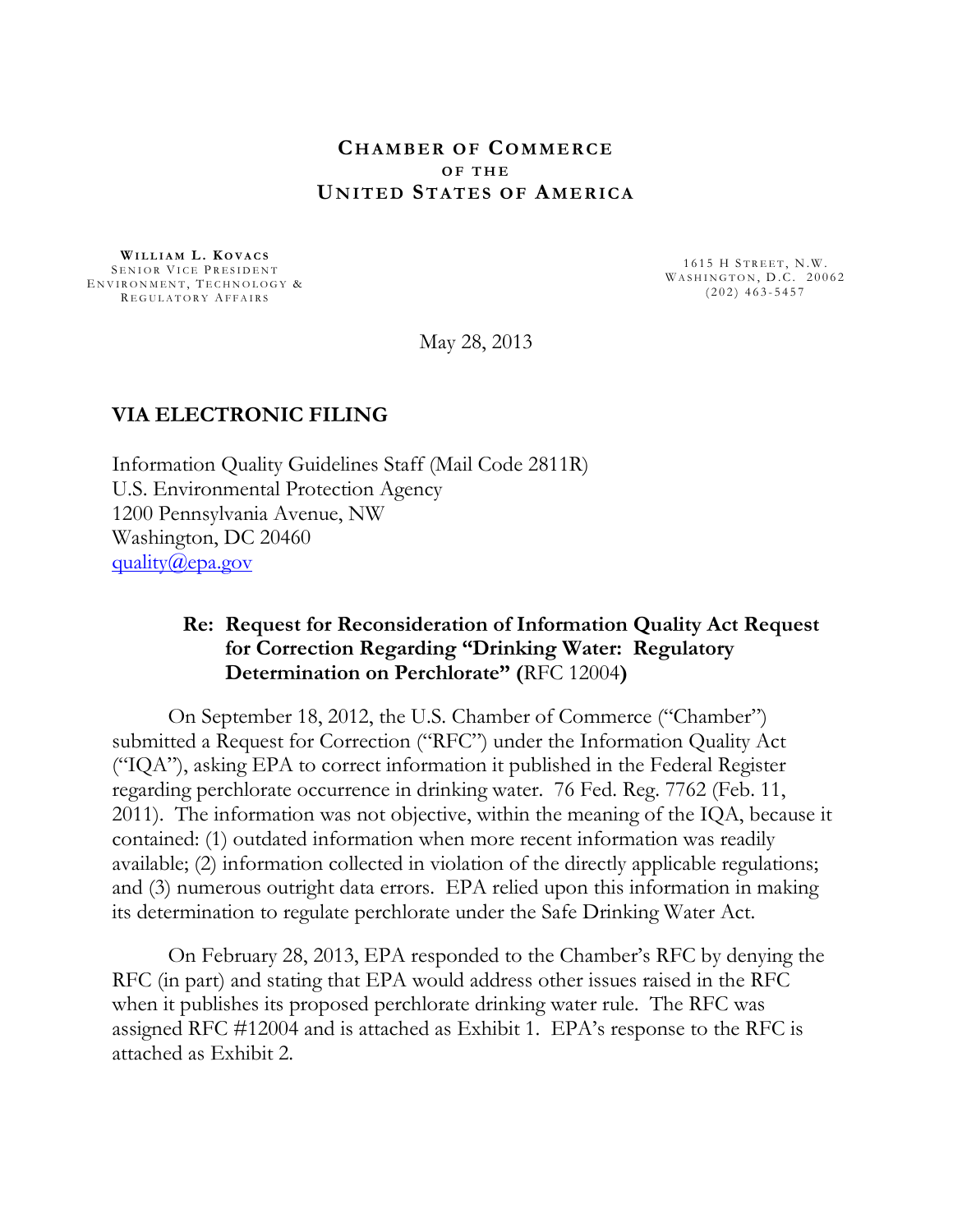Information Quality Guidelines Staff May 28, 2013 Page 2 of 11

As further discussed below, the information EPA published regarding perchlorate occurrence was based on an approximately ten-year old data set. More recent—and much more accurate—data was readily available at the time EPA published its information regarding perchlorate occurrence in the Federal Register. Further, 31 percent of the data in the data set was collected in violation of the regulations established for the collection of occurrence data under the Safe Drinking Water Act (*i.e.*, the regulations governing collection of the specific data in question). Finally, the data has been found to contain numerous additional errors, including the reporting of false positive detections of perchlorate.

EPA did not substantively respond to the majority of the issues raised in the Chamber's RFC, stating that it would instead "use a parallel process to address several of the data issues." It violates the letter and the spirit of the IQA to use data that is not objective to initiate a significant regulatory process—a process that likely would not have been initiated in the first place if objective data had been used. The IQA requires that EPA correct the information it disseminated rather than continue using it.

EPA denied the Chamber's request that EPA correct information based on a data set collected in violation of its own regulations. EPA's regulations governing collection of contaminant occurrence data identify the specific location from which that data must be collected. EPA acknowledged that the data was not collected from the required location, but claimed that its violation of its own regulations is permissible under general guidelines issued by the Office of Management and Budget ("OMB"). This "close enough for horseshoes" response is lacking. EPA is required by law to follow its own regulations, and it cannot point to guidelines on a general topic from a different agency to justify violation of its own regulations that are directly applicable.

The Chamber seeks reconsideration of EPA's refusal to correct the information it published in the Federal Register and upon which it relied in making its determination to regulate perchlorate. The published information does not comply with the  $IQA<sup>1</sup>$  as implemented under OMB guidelines<sup>2</sup> and EPA guidelines.<sup>3</sup> EPA

<span id="page-1-0"></span><sup>&</sup>lt;sup>1</sup> Section 515(a) of the Treasury and General Government Appropriations Act for Fiscal Year 2001, P.L. 106-554; 44 U.S.C. §3516 (notes).

<span id="page-1-1"></span><sup>&</sup>lt;sup>2</sup> Guidelines for Ensuring and Maximizing the Quality, Objectivity, Utility and Integrity of Information Disseminated by Federal Agencies, 67 Fed. Reg. 8452 (Feb. 22, 2002) ("OMB Guidelines").

<span id="page-1-2"></span><sup>&</sup>lt;sup>3</sup> Guidelines for Ensuring and Maximizing the Quality, Objectivity, Utility and Integrity of Information Disseminated by the Environmental Protection Agency, EPA/260R-02-2008 (October 2002) ("EPA Guidelines").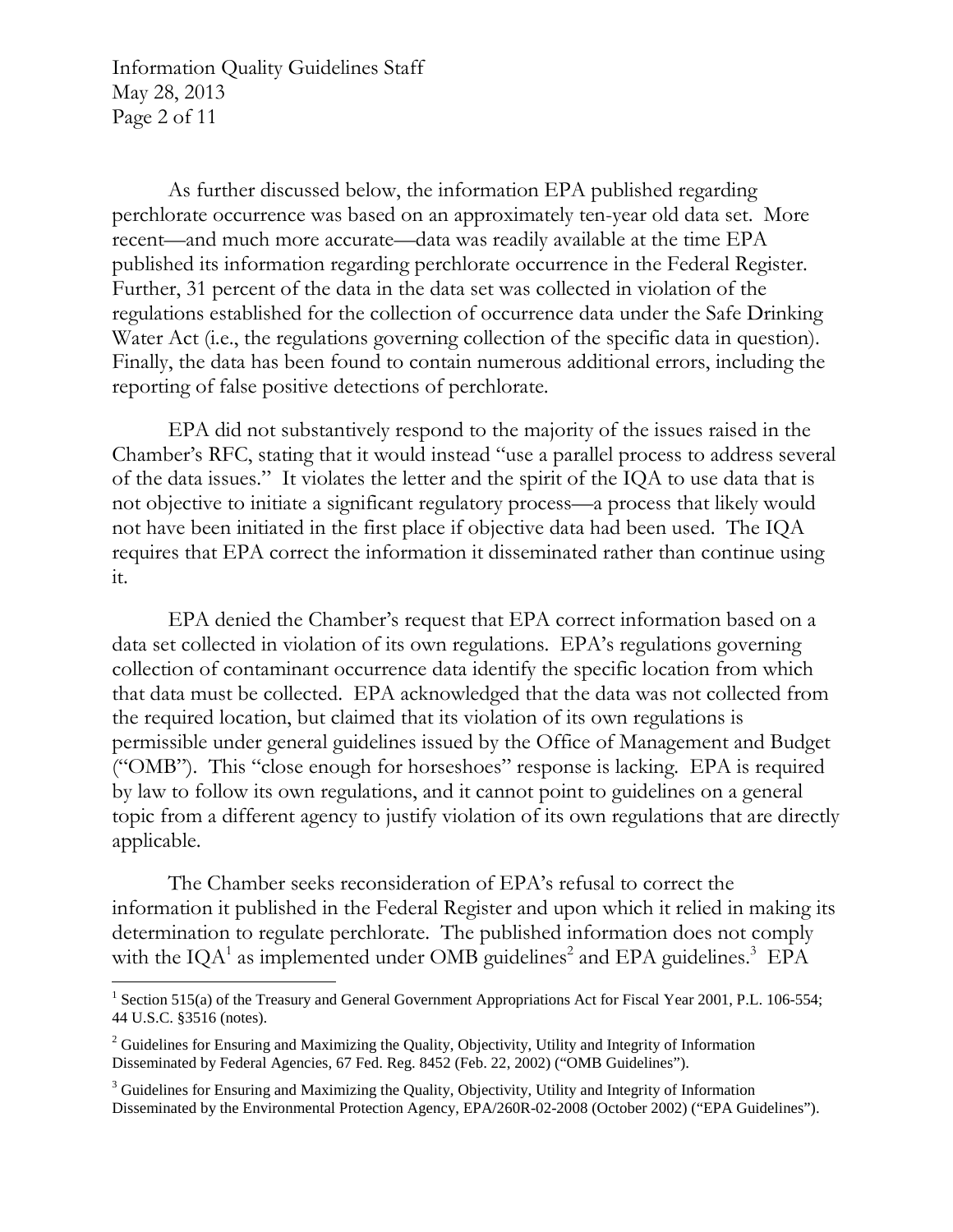Information Quality Guidelines Staff May 28, 2013 Page 3 of 11

must correct the deficient information. Correction of the deficient information may result in reconsideration of the regulatory determination on perchlorate. However, that is the entire purpose of the IQA—to correct erroneous information so that regulatory decisions are based upon a sound scientific foundation. Any other outcome would result in an inefficient use of time and resources by EPA and all other stakeholders involved in the perchlorate rulemaking. Rather than spending resources on a regulatory process that is founded upon data that is not objective, EPA should correct the data.

# **I. Requester Identity and Information**

The United States Chamber of Commerce is the world's largest business federation, representing the interests of more than three million businesses and organizations of every size, sector, and region. The Chamber's broad membership base includes large and small companies—more than 96 percent of Chamber members are small businesses with 100 employees or fewer—trade associations, and state and local chambers of commerce. The Chamber has member companies engaged in the use and manufacture of products containing perchlorate. Other Chamber members depend on water supplies delivered by water supply systems of all sizes. Many of these companies will be directly affected by EPA's regulatory determination, guidance, and other actions that utilize the erroneous information the RFC seeks to correct. And virtually every Chamber member would be subject to increased costs if higher prices resulted from unnecessary new rules.

Pursuant to the IQA, the Chamber is an affected person that seeks to obtain reconsideration of EPA's refusal of its request for correction of information maintained and disseminated by the agency that does not comply with OMB and EPA Guidelines. The Chamber's main point of contact for this RFC shall be:

> William L. Kovacs Senior Vice President, Environment, Technology & Regulatory Affairs U.S. Chamber of Commerce 1615 H Street, NW Washington, DC 20062 (202) 463-5457 [wkovacs@uschamber.com](mailto:wkovacs@uschamber.com)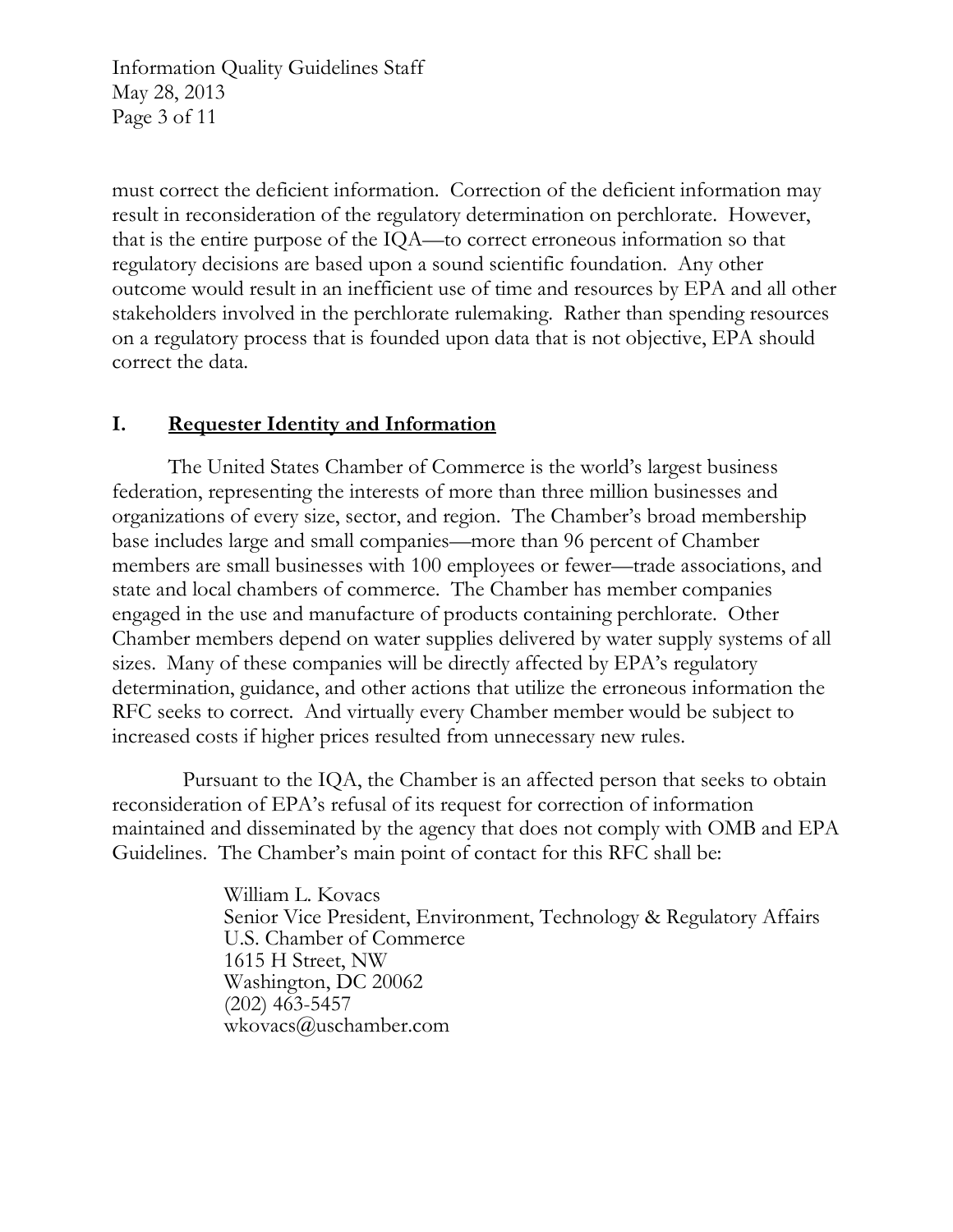Information Quality Guidelines Staff May 28, 2013 Page 4 of 11

# **II. Background**

# A. History of EPA's Decision

On February 11, 2011, EPA published information regarding the occurrence of perchlorate in public water systems in the Federal Register. 76 Fed. Reg. 7762. Based on that information, EPA made a determination to regulate perchlorate under the Safe Drinking Water Act. *Id*. In making its determination, EPA found that perchlorate was present in public water systems at a frequency and at levels of public health concern. The information EPA relied upon was based on data collected under the first Unregulated Contaminant Monitoring Rule (UCMR 1). The UCMR 1 data provided information from 3,865 public water systems during the 2001 to 2005 time period. 76 Fed. Reg. 7764. According to EPA, the UCMR 1 data showed that as many as 11.8 million people were served by a public water system that had at least one sample with perchlorate at or above the detection limit of 4 ug/l (parts per billion). On that basis, EPA found that there was a "substantial likelihood" that "perchlorate will occur with a frequency and at levels of public health concern." 76 Fed. Reg. 7765.

# B. The Chamber's RFC

The Chamber identified significant data quality issues in the perchlorate occurrence information EPA published in the Federal Register and which formed the basis for EPA's regulatory decision. On September 18, 2012, the Chamber lodged a Request for Correction with EPA (RFC #12004). The Chamber's RFC, attached as Exhibit 1, raised three basic issues:

- (1) Nearly one-third of the UCMR 1 data, upon which the information published in the Federal Register was based, was not collected in conformance with EPA regulations governing the collection of perchlorate occurrence data. Instead of being collected at the point of entry into water distribution system piping, and after any pre-existing blending or treatment (thus reflecting water actually served to customers), 31 percent of the data was collected from raw water supplies.
- (2) The UCMR 1 data was approximately ten years old and was significantly out-of-date. More recent data was readily available at the time EPA made its regulatory determination on perchlorate but, for reasons unknown, EPA did not evaluate this more recent data, which showed significantly less perchlorate occurrence in public water systems. Had EPA examined the more recent data, it would have discovered, for example, that only about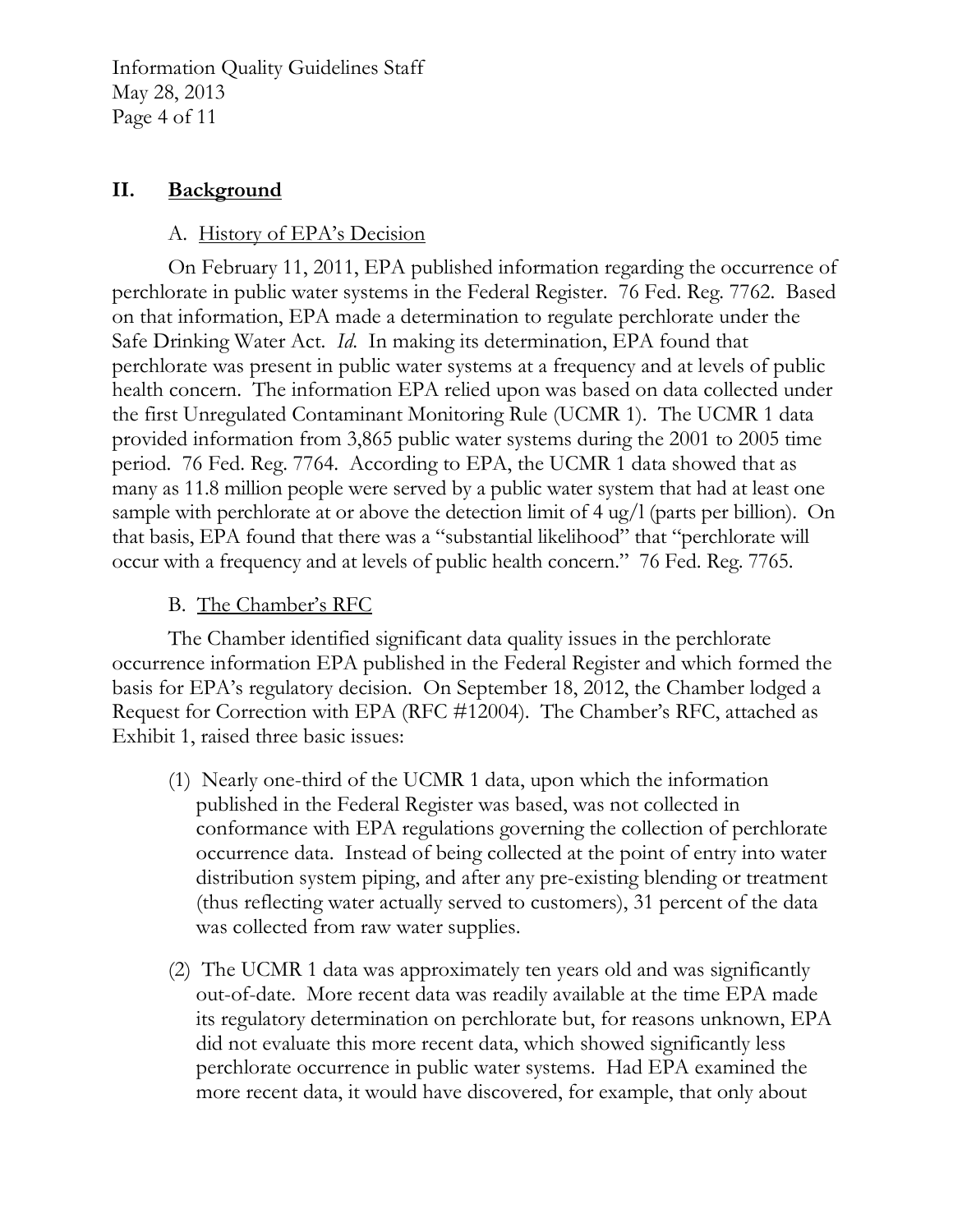Information Quality Guidelines Staff May 28, 2013 Page 5 of 11

> 776 residents of California were served by water systems with perchlorate detections above the state MCL of 6 ug/l and not the 3 million to 11.8 million indicated by the obsolete data set upon which EPA did rely. *See* 76 Fed. Reg. 7765 & Table 2.

(3) The UCMR 1 data set included data based on erroneous laboratory reports and discontinued local water purveying practices. For example, Manatee County, Florida, and High Point, North Carolina reported one-time detections of perchlorate that were later determined to be the result of laboratory errors. In addition, Midland, Texas, and Henderson, Nevada, changed water purveying practices, substantially reducing or eliminating the presence of perchlorate in their drinking water systems. The information EPA published in the Federal Register incorporated uncorrected data based on these false positives and obsolete water purveying practices.

In brief, EPA disseminated information based on data that was out-of-date, improperly collected, and compromised by errors. EPA relied on this same information in deciding to regulate perchlorate. The Chamber requested that EPA publish a notice in the Federal Register retracting the erroneous information, and reassess whether, based on the actual occurrence of perchlorate in public water supplies, regulation of perchlorate would be mandated by the Safe Drinking Water Act.

C. EPA's Response to the RFC

On February 28, 2013, EPA responded to the Chamber's RFC. EPA did not directly address the Chamber's three recommendations for corrective action: (1) that EPA publish a notice retracting the information on perchlorate occurrence published in the Federal Register; (2) that EPA withdraw the regulatory determination for perchlorate because there is no objective information to support it; and (3) that EPA analyze and publish objective information on the occurrence of perchlorate in public water systems.

However, it is clear from context that EPA does not intend to publish a notice retracting the information on perchlorate occurrence it published in the Federal Register or withdraw the regulatory determination for perchlorate. Instead, EPA stated that it would "use a parallel process to address several of the data issues that [the Chamber] raised." EPA stated that it would further evaluate information on the occurrence of perchlorate to inform its health risk reduction and cost analysis ("HRRCA"). EPA also stated that it would reassess data from the UCMR 1 data set and more recent perchlorate occurrence data as part of that analysis. Finally, EPA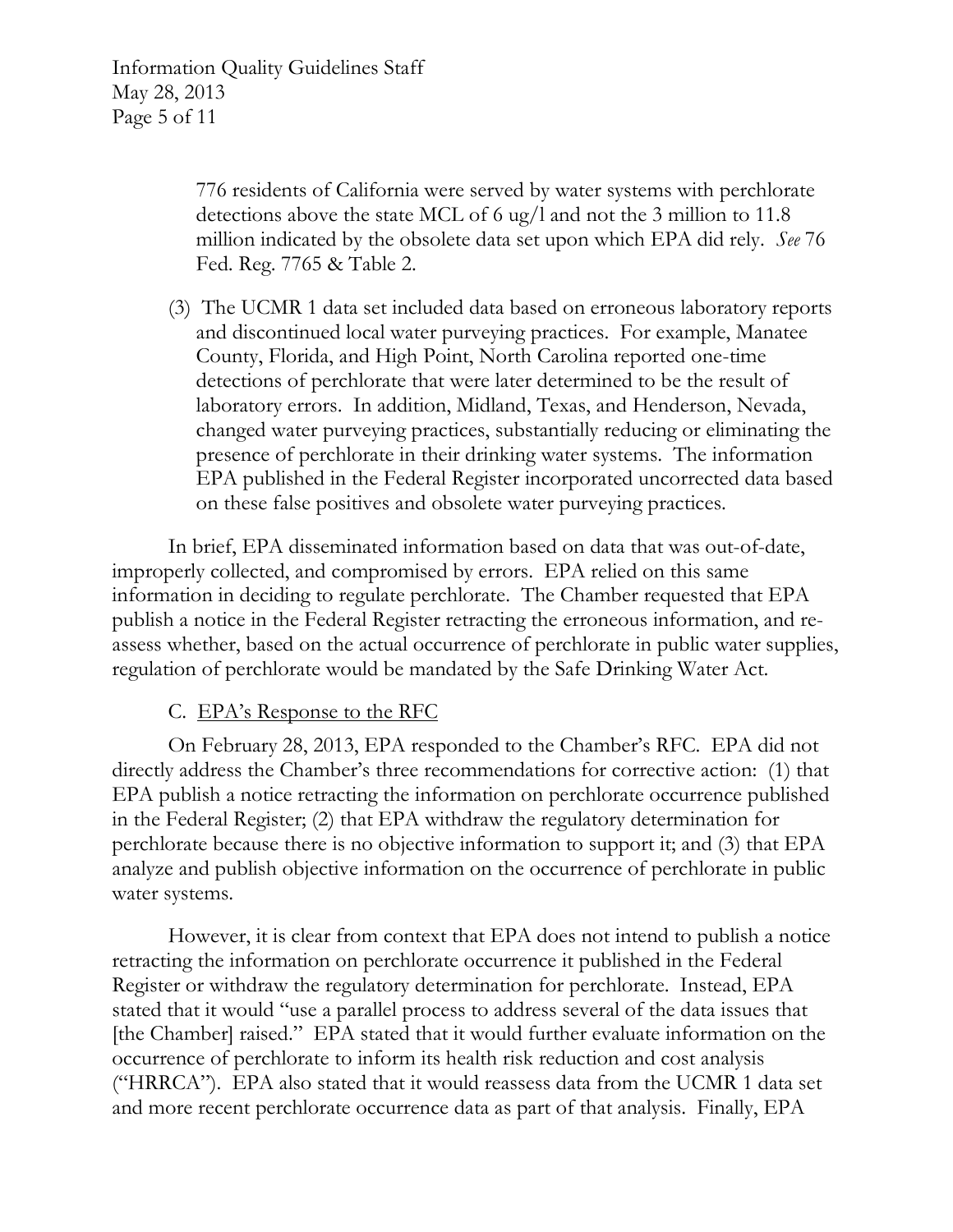Information Quality Guidelines Staff May 28, 2013 Page 6 of 11

stated that it would make its evaluation of perchlorate occurrence in public water systems available for review and comment at the time it proposes its drinking water rule for perchlorate.

In its February 28, 2013 response EPA did respond "to one aspect of the RFC." In particular, EPA responded to the Chamber's position that occurrence data collected in violation of the UCMR 1 regulations cannot be considered to have been collected by "accepted methods" and is therefore not objective. In its response, EPA stated that notwithstanding that "some public water systems" did not collect samples "at the entry point to the distribution system, as provided for in UCMR1," data collected from raw water "serve as an indicator of likely perchlorate occurrence in drinking water." EPA referenced the OMB Guidelines for the proposition that "the quality of the data should be commensurate with the use to which the data will be put." EPA then concluded that data collected in raw water "were appropriate for use in the context of the regulatory determination."

# **III. Explanation of Disagreement with EPA's Response to RFC**

A. EPA Must Comply With Its Own Specific Regulations Governing Data **Collection** 

As pointed out in the Chamber's RFC, EPA's own regulations specifically require that UCMR monitoring data must measure what is actually entering the drinking water distribution system. That is, the data must reflect the water that is actually being sent to customers rather than the raw water received before blending or treatment. As the RFC explained, the UCMR clearly stated that the "sampling location **must be** the entry point to the distribution system," subject only to certain exceptions not applicable here. *See* 40 C.F.R. § 141.40(a)(5)(ii)(C); 64 Fed. Reg. 50617 (emphasis added).

EPA does not contest this point or suggest that the data was collected in conformance with these regulatory requirements. Rather, EPA points to general OMB guidance to excuse its failure to comply with its own regulations and urges that the OMB guidance allows EPA to rely on lower quality information. This represents a fundamental misunderstanding of both the OMB guidelines and the relevant administrative law. First, the OMB guidelines "recognize that some government information may need to meet higher or more specific information quality standards," and expressly identify "influential scientific, financial, or statistical information" as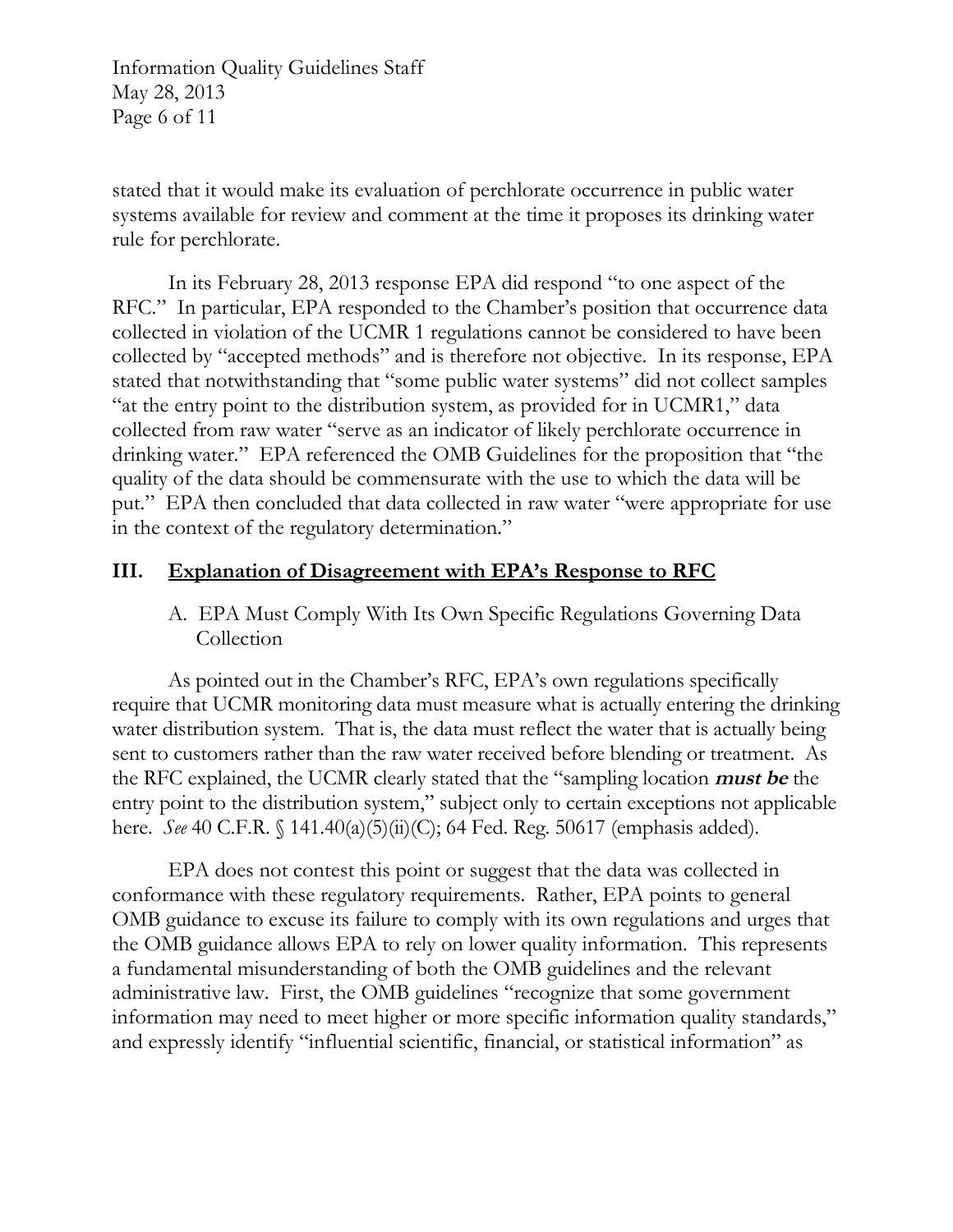Information Quality Guidelines Staff May 28, 2013 Page 7 of 11

information requiring such treatment.[4](#page-6-0) *Id*. at 8452-53. UCMR 1 data constitutes "influential scientific information" within the meaning of the OMB guidelines. Each agency is required to "adopt specific standards of quality that are appropriate for the various categories of information they disseminate." *Id*. at 8458-59.

Here, EPA adopted specific standards of quality for UCMR 1 data. As noted above, EPA's regulations state that UCMR 1 data "**must be**" collected at the "entry point to the distribution system." 40 C.F.R.  $\int$  141.40(a)(5)(ii)(C). The regulations even list two exceptions—neither of which is applicable here. Under established interpretive rules, the expression of specific exceptions means that they are the **only** exceptions.[5](#page-6-1) 

EPA's choice of the entry point as the sampling location is specified in regulations promulgated following notice and comment and carries the force and effect of law. EPA's technical guidance explaining the UCMR states that the entry point to the distribution system is "the preferred sampling location for a program such as the UCMR that needs to assess human exposure through drinking water." *Technical Background Information for the Unregulated Contaminant Monitoring Regulation*, § 5.1.11 (1999). EPA's technical guidance goes on to explain that "[c]oncentrations in the raw source water may change through treatment, [and] thus sampling at the source would not necessarily provide an accurate measure." *Id*. Indeed, the technical guidance goes on to state that relying on information from the raw water source—as EPA did here—"could confound the analysis." *Id*. Further, "sampling at entry points to the distribution system after any treatment follows the existing regulatory approach for currently regulated contaminants." 64 Fed. Reg. 50571.

EPA cannot ignore its own regulations. While EPA has discretion to establish procedures and weigh evidence, it is bound by and must follow its own regulations. *See, e.g.*, *Nader v. Bork*, 366 F. Supp. 104, 108-109 (D.D.C. 1973) ("An agency regulation has the force and effect of law, and it is binding upon the body that issues it.") As the Circuit Court for the District of Columbia has explained, an agency has

<span id="page-6-0"></span><sup>&</sup>lt;sup>4</sup> There is no doubt that the sampling data from UCMR 1 is "influential scientific, financial, or statistical information." The OMB guideline defines that term to mean that "the information will have or does have a clear and substantial impact on important public policies or important private sector decisions." *Id*. at 8460. As the very purpose of the UCMR 1 data is to determine whether certain constituents should be regulated under the Safe Drinking Water Act, it is clear that this standard is met here.

<span id="page-6-1"></span><sup>5</sup>*See, e.g.*, *Ethyl Corp. v. EPA*, 51 F.3d 1053, 1061 (D.C. Cir. 1995) ("mention of one thing implies the exclusion of another thing.") The specific UCMR 1 regulations are controlling over a general data quality act guideline from OMB. *See, e.g.*, *United States v. Lara*, 181 F.3d 183, 198 (1st Cir. 1999); *see also Diaz v. Cobb*, 435 F. Supp. 2d 1206, 1213 n.7 (S.D. Fla. 2006). It is no answer to say that the regulations and OMB guideline are not in conflict; applying a general provision in this circumstance "undermines limitations created by a more specific provision." *Varity Corp. v. Howe*, 516 U.S. 489, 511 (1996).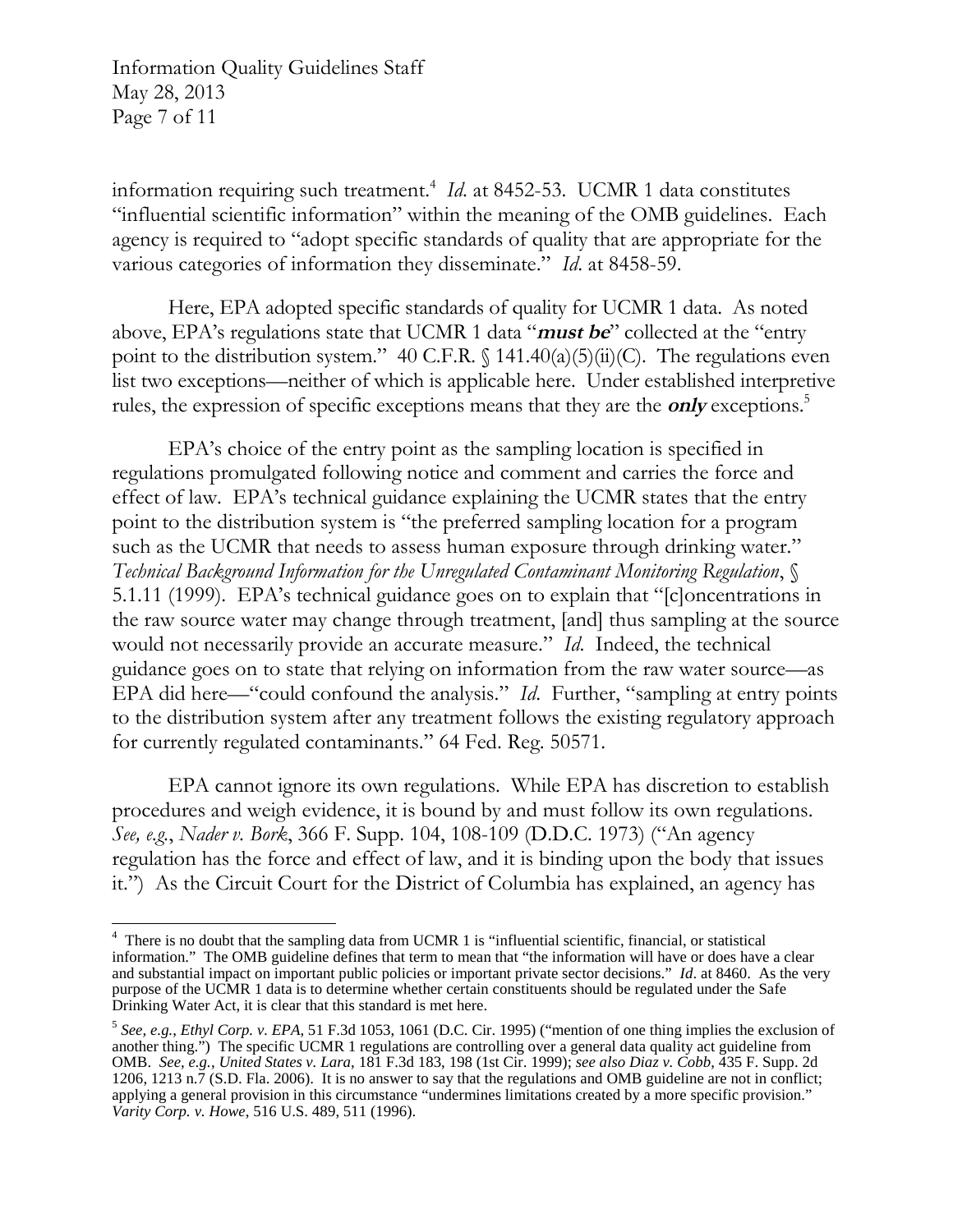Information Quality Guidelines Staff May 28, 2013 Page 8 of 11

substantial discretion to make a given policy decision. On its way to decision, however, the agency must follow its own regulations; "it is a 'well-settled rule that an agency's failure to follow its own regulations is fatal to the deviant action." *Mine Reclamation Corp. v. F.E.R.C.*, 30 F.3d 1519, 1524 (D.C. Cir. 1994).

Here, it is clear that EPA did not follow its own regulations—even EPA does not dispute that nearly one-third of the data on which it relied was not collected in compliance with UCMR 1 regulations. Pointing to general OMB guidelines does not cure this flaw, both because EPA must follow its own regulations and because the specific UCMR 1 regulations constitute the "specific standards of quality" that are called for in the OMB guidelines. This deviation is not a technicality. As the Chamber's RFC pointed out, perchlorate was detected approximately twice as often in samples collected in raw water as in samples collected at the required location. The Chamber understands that sampling raw water is not unusual, and that raw water samples can perform a valuable screening function. But as set forth in the UCMR 1 regulations, sampling the raw water is **not** a substitute for evaluating the water after treatment. Rather, a detection of constituents in the raw water merely indicates the need to test the finished water to determine whether the constituent is actually present in the water served to the public. That, after all, is the purpose of the program—not to examine source water, but to determine if the public is being exposed to constituents at levels which may lead to adverse health effects. Raw water samples do not support conclusions about the quality and healthfulness of water served to the public; at most, raw water detections may point to the need for data from finished water.

The Chamber again requests that EPA correct the perchlorate occurrence data set, re-analyze whether perchlorate occurs with the required frequency in public water systems, and come to a scientifically and legally defensible conclusion. Continuing with a regulatory process founded upon a data set that was not collected in compliance with applicable regulations and that does not satisfy data quality requirements is not an efficient use of EPA's resources or the resources of the other stakeholders in the regulatory process. As the Acting Administrator recently explained to the GAO, EPA has limited resources and must deploy them wisely to best protect the public.<sup>6</sup>

<span id="page-7-0"></span><sup>6</sup>*See* July 11 2011, letter from Bob Perciasepe to David C. Trimble, Acting Director, Natural Resources and the Environment, U.S. Government Accountability Office, as reprinted in GAO-11-347, "Environmental Protection Agency: To Better Fulfill Its Mission, EPA Needs a More Coordinated Approach to Managing Its Laboratories" (August 24, 2011).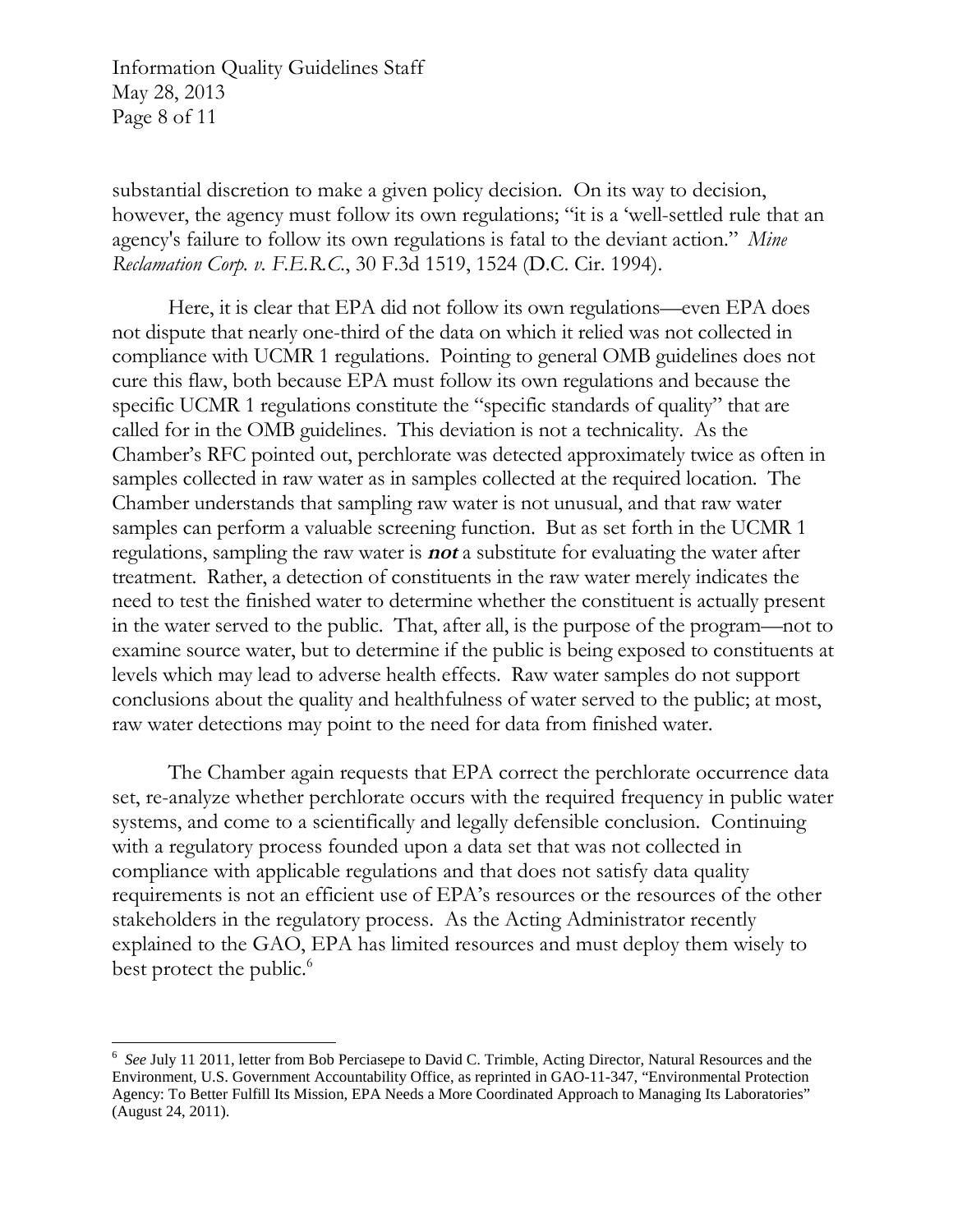Information Quality Guidelines Staff May 28, 2013 Page 9 of 11

> B. EPA May Not Resolve Questions About the Data Supporting Its Decision to Set an MCL for Perchlorate In the Process of Setting the MCL.

EPA deferred comment on the remaining two issues raised by the Chamber's RFC: (1) the significant data errors discovered by an independent review of that data, and (2) the fact that EPA relied on decade-old data when more recent data was readily available. Instead of responding to the issues raised in the RFC, EPA's response indicates that it will address the remaining problems with the data as part of a "parallel process" as EPA goes about setting the MCL for perchlorate.

In its guidelines, EPA describes the situations in which it intends to respond to requests for correction by using a "parallel process." The guidelines state that:

When EPA provides opportunities for public participation by seeking comments on information, the public comment process should address concerns about EPA's information. For example, when EPA issues a notice of proposed rulemaking supported by studies and other information described in the proposal or included in the rulemaking docket, it disseminates this information within the meaning of the Guidelines. The public may then raise issues in comments regarding the information. If a group or an individual raises a question regarding information supporting a proposed rule, EPA generally expects to treat it procedurally like a comment to the rulemaking, addressing it in the response to comments rather than through a separate response mechanism." EPA Guidelines at 32.

Here, EPA did not provide an opportunity for public participation by seeking comments on the regulatory determination for perchlorate or the perchlorate occurrence information disseminated in the Federal Register. As a result, the public did not have the opportunity to raise issues in comments regarding the perchlorate occurrence information. It is worth noting that the Safe Drinking Water Act requires that regulatory determinations and their supporting documents be made available for public comment at the time the regulatory determination is published. 42 U.S.C. §  $300g-1(b)(1)(B)(iii)$ . Notwithstanding the statutory requirement, neither the regulatory determination nor the supporting information was made available for public comment.

The information for which the Chamber seeks correction was not published in a proposed rule and was not published in a manner that allowed for public comment. *See* EPA Guidelines at 32. Quite the contrary. The information on perchlorate occurrence that was published in the Federal Register was published in a notice that did **not** seek or allow public comment. The Chamber and other stakeholders did not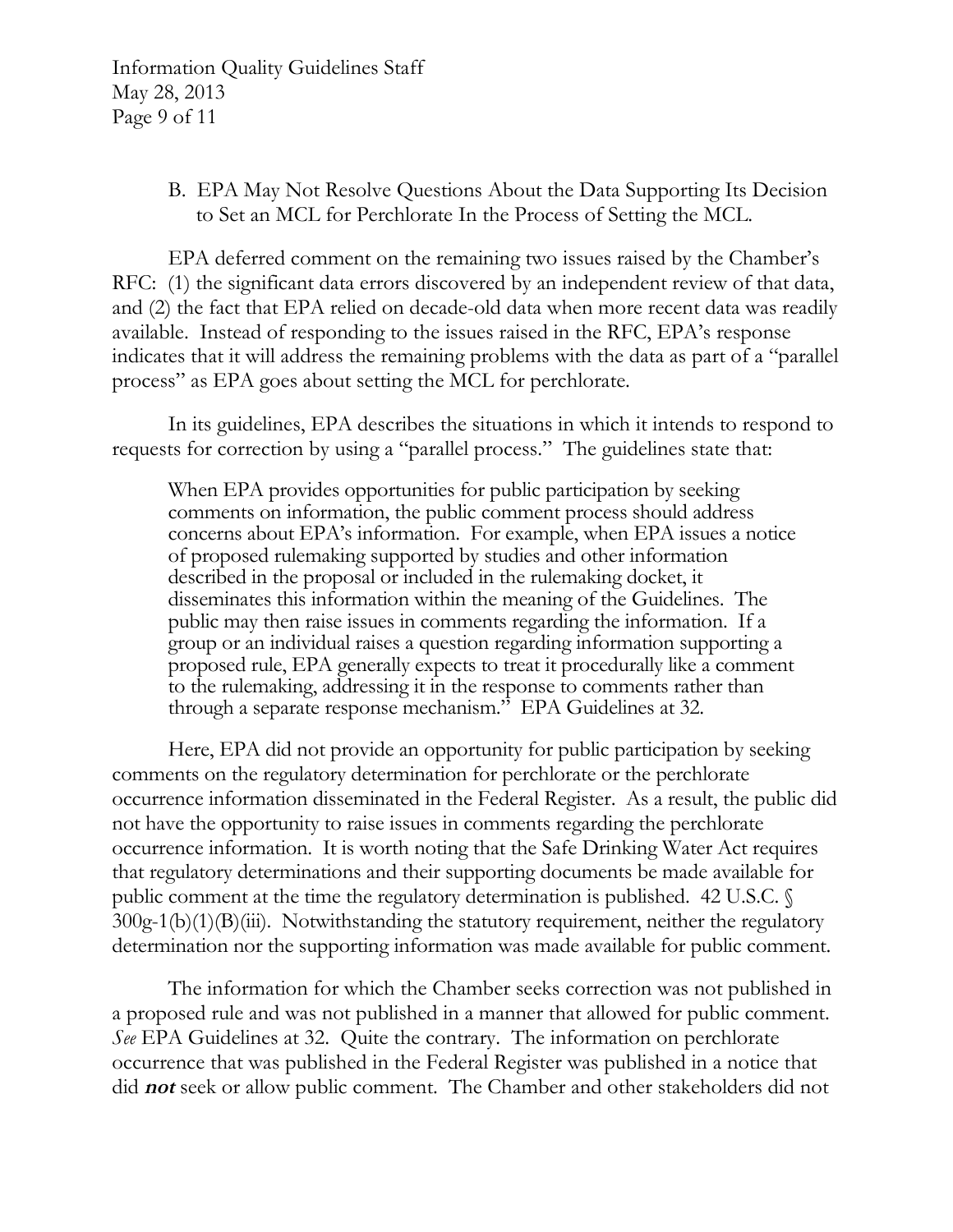Information Quality Guidelines Staff May 28, 2013 Page 10 of 11

have the opportunity to comment on the information. Under its own guidelines, EPA cannot address the Chamber's RFC in a "parallel process" as if it were a public comment. The "parallel process" mechanism provided for in EPA's guidelines is inapplicable to a situation where public comment was not sought. EPA must address the Chamber's RFC by responding to it directly. This situation is made all the worse because EPA was required by law to seek public comment on the regulatory determination and its supporting information. EPA did not do so. EPA cannot avoid commentary on its regulatory determination and its supporting information by deciding to not seek public comment and then avoid an IQA petition on the information supporting its regulatory determination by suggesting that the petition is somehow akin to public comment in an on-going rulemaking.

As pointed out in the Chamber's RFC, EPA's regulatory decision was based on data that both contains documented errors and is out of date. EPA does not challenge the conclusion that there are serious problems with the data, but rather says it will address them as part of a parallel process. This puts the cart before the horse. EPA should retract the information it published in the Federal Register, which does not comport with the IQA; identify and collect information of the requisite quality; and re-visit its regulatory determination.

The perchlorate occurrence data was used to determine whether an MCL was necessary at all. It is problematic to suggest that the answer to **whether** to set an MCL for perchlorate can be answered in the context of deciding **what** the MCL should be. EPA's response appears to assume a conclusion. The Chamber has proffered evidence that: (1) less than 1,000 people in California were being exposed to perchlorate above the current California regulatory level at the time of regulatory determination instead of over 4 million indicated in the information disseminated in the Federal Register; and (2) a peer-reviewed publication that surveyed water purveyors found another 1 million false positives in the underlying data.

The agency cannot meaningfully address whether to go somewhere in the process of deciding the best route to get there. Courts have repeatedly rejected such *post hoc*  rationalizations for agency action. *Southwest Airlines Co. v. Transportation Sec. Admin.*, 650 F.3d 752, 761 (D.C. Cir. 2011). EPA concedes that it may not set an MCL for perchlorate without finding that perchlorate is both frequently present in public drinking water systems and that regulation is likely to eliminate health risks. The data that it relied upon to reach those conclusions here is fundamentally flawed, and EPA must correct it.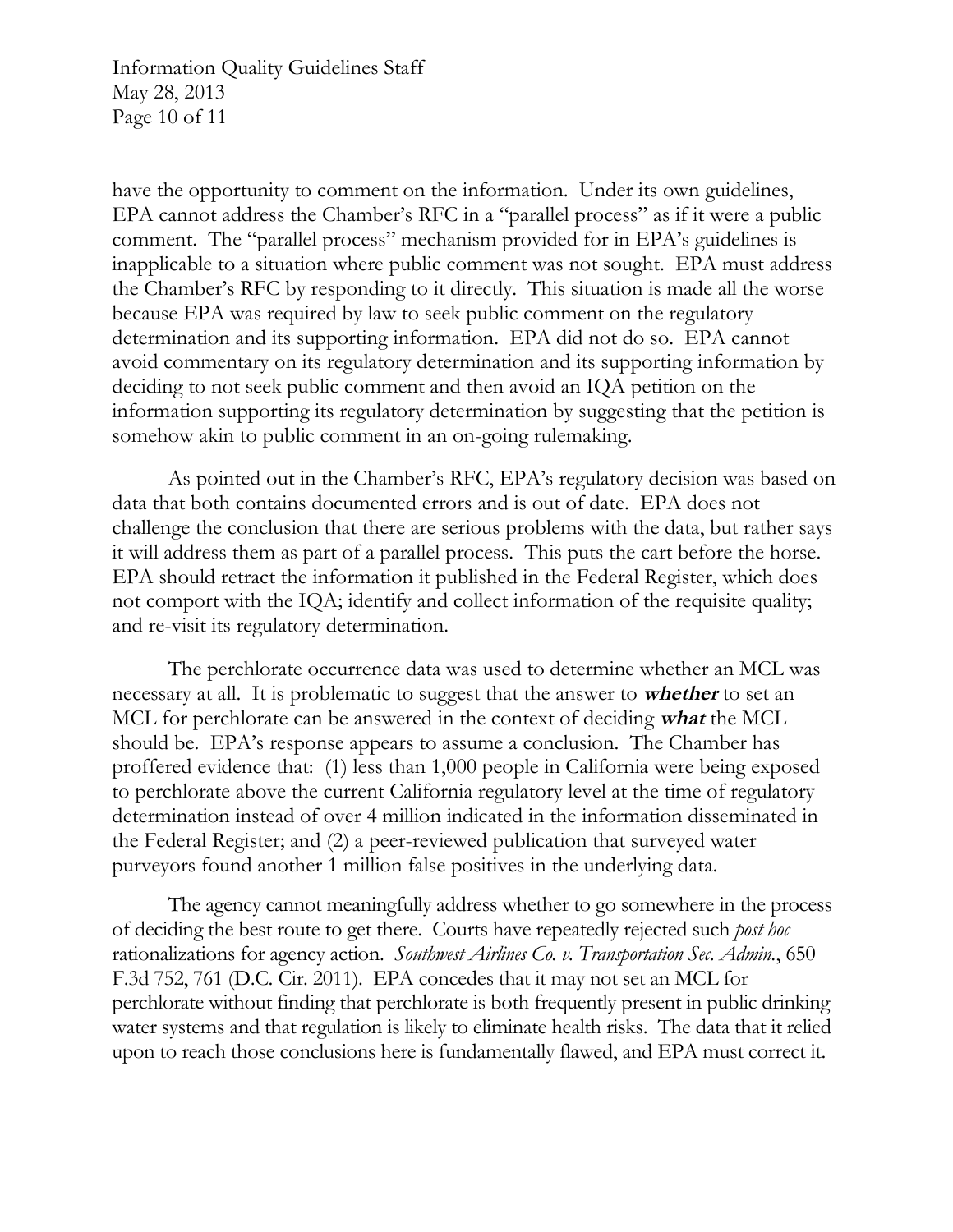Information Quality Guidelines Staff May 28, 2013 Page 11 of 11

Rather than continue down its current path, EPA should first correct the data it published in the Federal Register. Continuing down the current path in reliance on a deeply flawed data set is neither an efficient use of the agency's resources or the resources of the participating stakeholders. Proceeding with a rulemaking that is founded upon information fraught with such serious data quality problems violates the letter and spirit of the IQA. The Chamber urges EPA to formally retract the perchlorate occurrence information it published in the Federal Register.

# **IV. Specific Recommendation for Corrective Action**

As set forth in the RFC, EPA should: (1) publish in the Federal Register a notice retracting the perchlorate occurrence information that appears in the perchlorate regulatory determination at 76 Federal Register, pages 7764-65; (2) withdraw the regulatory determination itself, as there are no accurate, reliable, or unbiased data to support it; and (3) re-analyze the number of persons exposed to perchlorate in public water systems with data of the requisite quality.

# **V. Conclusion**

EPA's decisions gain acceptance from the public and the regulated community if they are driven by science. In adopting the Information Quality Act, Congress imposed basic data quality standards to further this end. EPA should gather reliable, accurate, and objective data, and follow that data to whatever conclusions it demands. Anything less than that violates the IQA, Safe Drinking Water Act, and established agency policy.

If EPA requires more than 90 calendar days to make a decision on this Request for Reconsideration, please provide the Chamber notice that more time is required, an explanation, and an estimated decision date. You may reach me at (202) 463-5457 or [wkovacs@uschamber.com](mailto:wkovacs@uschamber.com).

Sincerely,

Will L. Korace

William L. Kovacs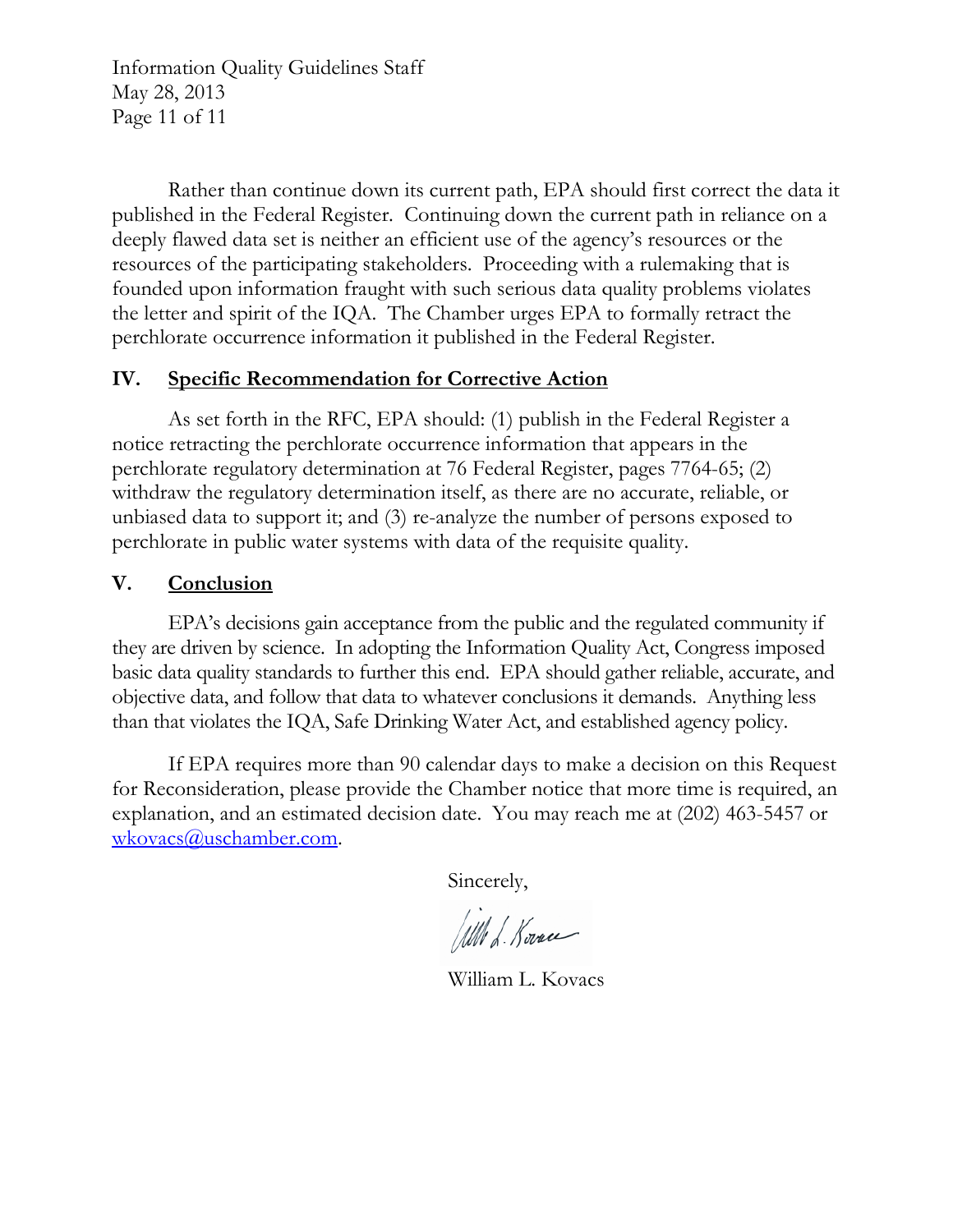#### **CHAMBER OF COMMERCE O F T H E UNITED STATES OF AMERICA**

WILLIAM L. KOVACS<br>
SENIOR VICE PRESIDENT<br>
ENVIRONMENT, TECHNOLOGY &<br>
REGULATORY AFFAIRS
(202) 463-5457

September 18, 2012

Information Quality Guidelines Staff (Mail Code 2811R) U.S. Environmental Protection Agency 1200 Pennsylvania Avenue, NW Washington, DC 20460 [quality@epa.gov](mailto:quality@epa.gov)

#### **Re: Request for Correction: "Drinking Water: Regulatory Determination on Perchlorate"**

The U.S. Chamber of Commerce (Chamber) submits this request for correction (RFC) of information developed and relied upon by the Environmental Protection Agency (EPA or Agency) to support its determination to regulate perchlorate under the Safe Drinking Water Act (SDWA). 76 Fed. Reg. 7762. As described by this RFC, EPA's determination to regulate perchlorate improperly relied upon data that is not objective. The Chamber seeks correction of this information, as it complies with neither the Information Quality Act (IQA) as implemented under Office of Management and Budget (OMB) guidelines nor EPA guidelines. Treasury & General Governmental Appropriations Act for Fiscal Year 2001, Pub. L. No. 106-554 § 515(a); 44 U.S.C. § 3516 (notes).

EPA's reliance on flawed, non-objective data sunders the factual foundation of its determination to regulate perchlorate.

To regulate a drinking water contaminant under the SDWA, EPA must find that the contaminant occurs with a frequency and at levels of public health concern in public water systems. 42 U.S.C. §. 300g-1(b)(1)(A)(ii). Had EPA relied upon objective occurrence data available at the time of the regulatory determination, it is likely that EPA would not have been able to make the required finding, and thus would not have made a corresponding decision to regulate perchlorate.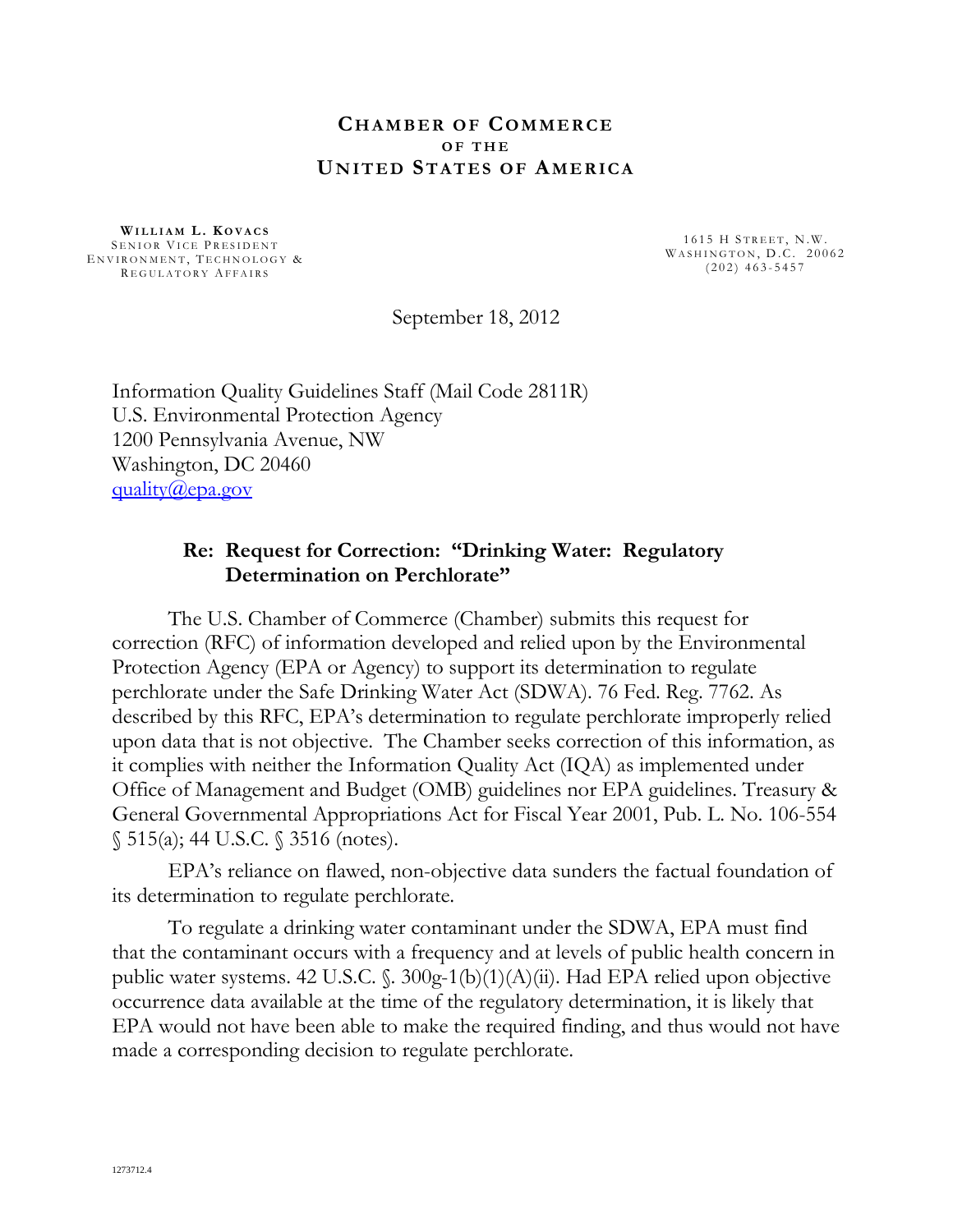Information Quality Guidelines Staff September 18, 2012 Page 2 of 14

# **1. Requester Identity and Information**

The Chamber is the world's largest business federation, representing the interests of more than three million businesses and organizations of every size, sector, and region. The Chamber's broad membership base includes large and small companies—more than 96 percent of Chamber members are small businesses with 100 employees or fewer—trade associations, and chambers of commerce.

The Chamber includes member companies engaged in the use, manufacture and sale of products containing perchlorate. Other Chamber members rely on water supplies delivered by public water systems of all sizes. A number of these companies will be directly affected by EPA's regulatory determination, guidance and other actions that utilize the erroneous information this RFC seeks to correct. And nearly every Chamber member would be subject to higher costs for core business activities, necessitated by the imposition of costs resulting from unnecessarily expensive perchlorate regulations.

Pursuant to the IQA, the Chamber is an affected person that seeks to obtain correction of information maintained and disseminated by EPA that does not comply with OMB and EPA Guidelines. The Chamber's main point of contact for this RFC  $is:$ 

> William L. Kovacs Senior Vice President, Environment, Technology & Regulatory Affairs U.S. Chamber of Commerce 1615 H Street, NW Washington, DC 20062 (202) 463-5457 [wkovacs@uschamber.com](mailto:wkovacs@uschamber.com)

# **2. Description of the Information**

EPA published its regulatory determination for perchlorate on February 11, 2011. 76 Fed. Reg. 7762. EPA relied on data collected during the first Unregulated Contaminant Monitoring Rule (UCMR 1) in making its regulatory determination. EPA stated that it "collected and analyzed drinking water occurrence data for perchlorate from 3,865 PWSs [public water systems] between 2001 and 2005 under UCMR 1." 76 Fed. Reg. 7764.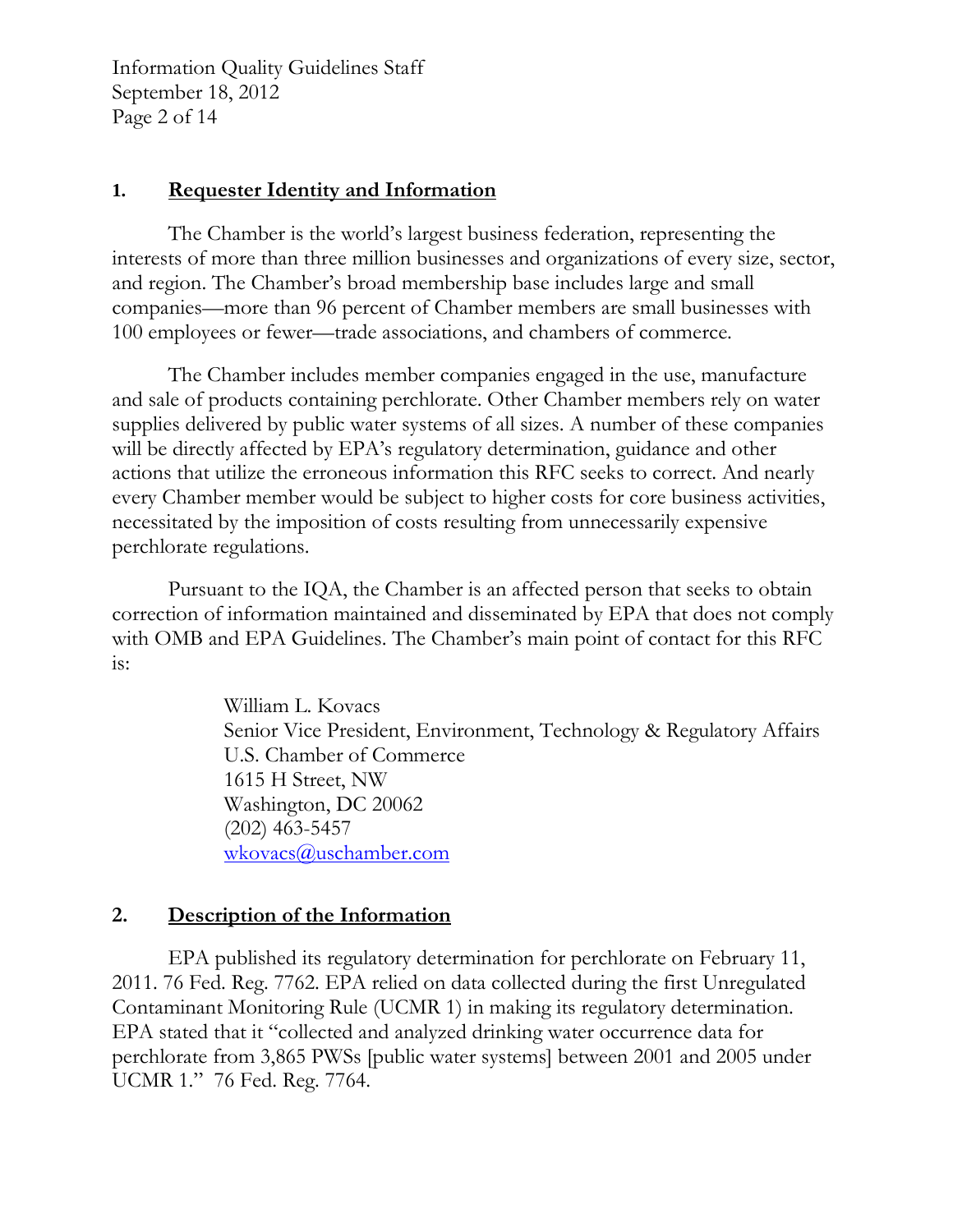Information Quality Guidelines Staff September 18, 2012 Page 3 of 14

EPA made the following findings based on the UCMR 1 data:

• "EPA found that 160 (approximately 4.1 percent) of the 3,865 PWSs that sampled and reported had at least 1 analytical detection of perchlorate (in at least 1 sampling point) at levels greater than or equal to the MRL [method reporting level] of 4 ug/L." 76 Fed. Reg 7764-65 & Table 1.

 EPA estimated the number of people exposed to perchlorate above various concentrations levels. For example, EPA estimated that 5.1 million people (central value estimate) were served by a public water system that had a least one detection of perchlorate above 4 ug/L, and that  $3.0$  million people (central value estimate) were served by a public water system that had at least one detection above 6 ug/L. 76 Fed. Reg. 7765 & Table 2. EPA provided similar estimates at concentration levels of 9, 14, 19 and 23 ug/L.

• "Based on the data in Table 1 and the range of HRLs [health risk levels], EPA has determined that perchlorate is known to occur or there is a substantial likelihood that it will occur with a frequency and at levels of public health concern." 76 Fed. Reg. 7765.

The information contained in the regulatory determination for perchlorate, described above, meets the OMB definition of "information." "'Information' means any communication or representation of knowledge such as facts or data, in any medium or form, including textual, numerical, graphic . . . ." OMB Guidelines § V.5; 67 Fed. Reg. 8460*.* The UCMR 1 data contained in the regulatory determination was presented in textual, tabular and numerical form.

The information at issue also meets the OMB definition of "influential" information. "Influential" means: "that the agency can reasonably determine that the dissemination of the information will have or does have a clear and substantial impact on important public policies . . . ." OMB Guidelines § V.9; 67 Fed. Reg. 8460*.* EPA directly relied upon the UCMR 1 data in making findings regarding the occurrence of perchlorate in public water systems and in determining to regulate perchlorate under the SDWA. OMB has stated that "influential information" should be held to a heightened standard of quality. 67 Fed. Reg. 8452.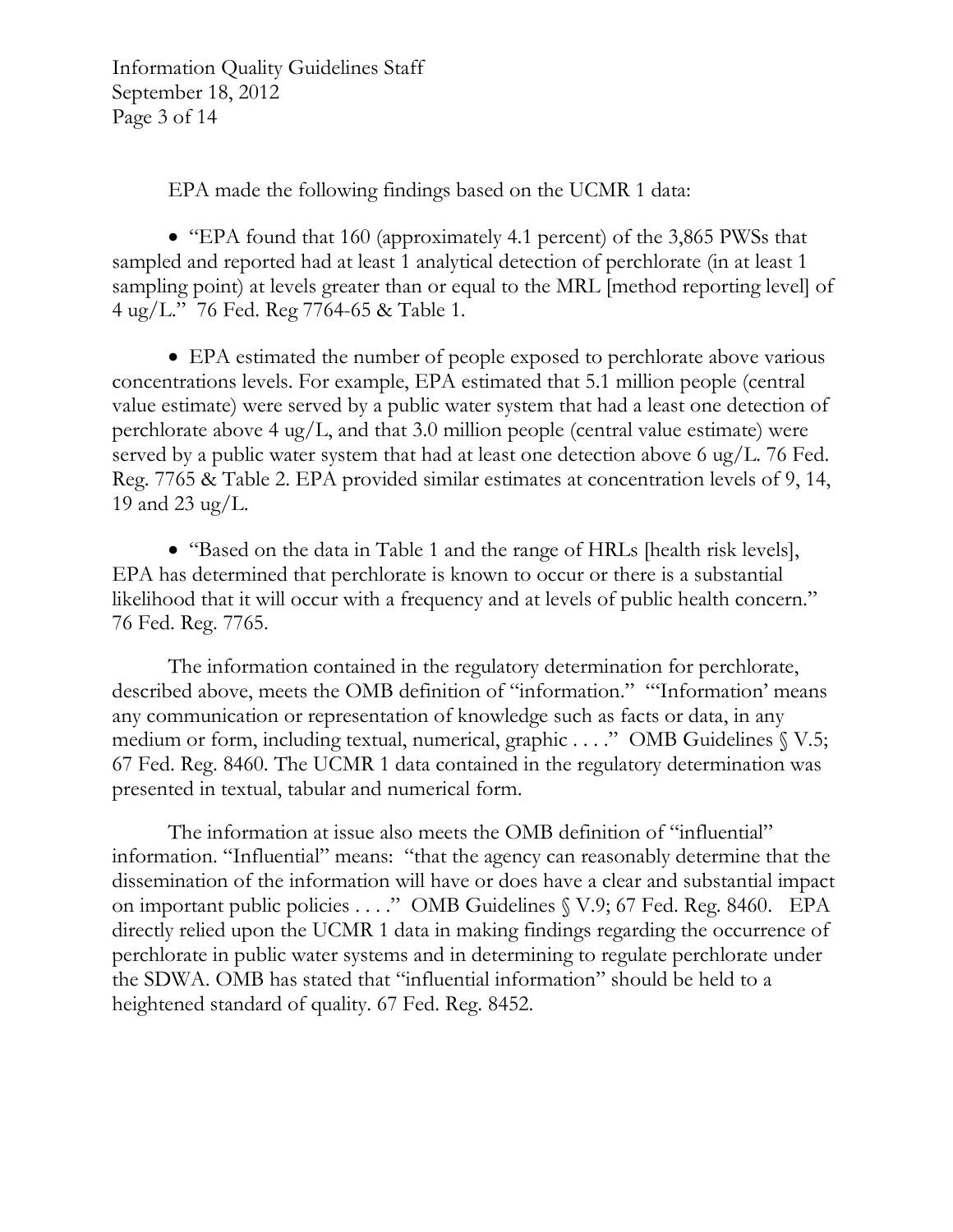Information Quality Guidelines Staff September 18, 2012 Page 4 of 14

# **3. How the Information Does Not Comply**

In order for data to have the requisite quality, it must be accurate, reliable and unbiased. According to the OMB Guidelines: "'Quality' is an encompassing term comprising utility, objectivity, and integrity." OMB Guidelines § V.1; 67 Fed. Reg. 8459. Further: "'Objectivity' involves two distinct elements, presentation and substance." OMB Guidelines § V.3; 67 Fed. Reg. 8459. With regard to substantive objectivity: "'objectivity' involves a focus on ensuring accurate, reliable, and unbiased information." OMB Guidelines § V.3.b; 67 Fed. Reg. 8459.

The OMB Guidelines also state that in "a scientific, financial or statistical context, the original and supporting data shall be developed using sound statistical and research methods." *Id*. With respect to the use of data, the preamble to the final OMB Guidelines states that:

> We note, in the scientific context, that in 1996 the Congress, for health decisions under the Safe Drinking Water Act, adopted a basic standard of quality for the use of science in agency decision making. Under 42 U.S.C. 300g-1(b)(3)(A), an agency is directed, "to the degree that an Agency action is based on science," to use "(i) the best available peer-reviewed science and supporting studies conducted in accordance with sound and objective scientific practices; and (ii) **data collected by accepted methods** or best available methods (if the reliability of the method and the nature of the decision justifies use of the data)."

67 Fed. Reg. 8457 (emphasis added). OMB included these congressional standards in its Guidance by reference and made them applicable to all agencies subject to the OMB Guidelines. 67 Fed. Reg. 8557. *See also,* OMB Guidelines § V.3.b.ii.C; 67 Fed. Reg. 8560. As a result, the data used in making the regulatory determination for perchlorate was required to be collected by accepted methods or, in certain circumstances, by best available methods.

**As discussed in more detail below, a substantial portion (31 percent) of the UCMR 1 data, which EPA relied upon in deciding to regulate perchlorate, was not collected by the accepted method, as described in the UCMR regulations. Data that is not collected in conformance with accepted methods is not reliable. In addition, recent, comprehensive data collected from public water systems in California (which was available at the time the regulatory**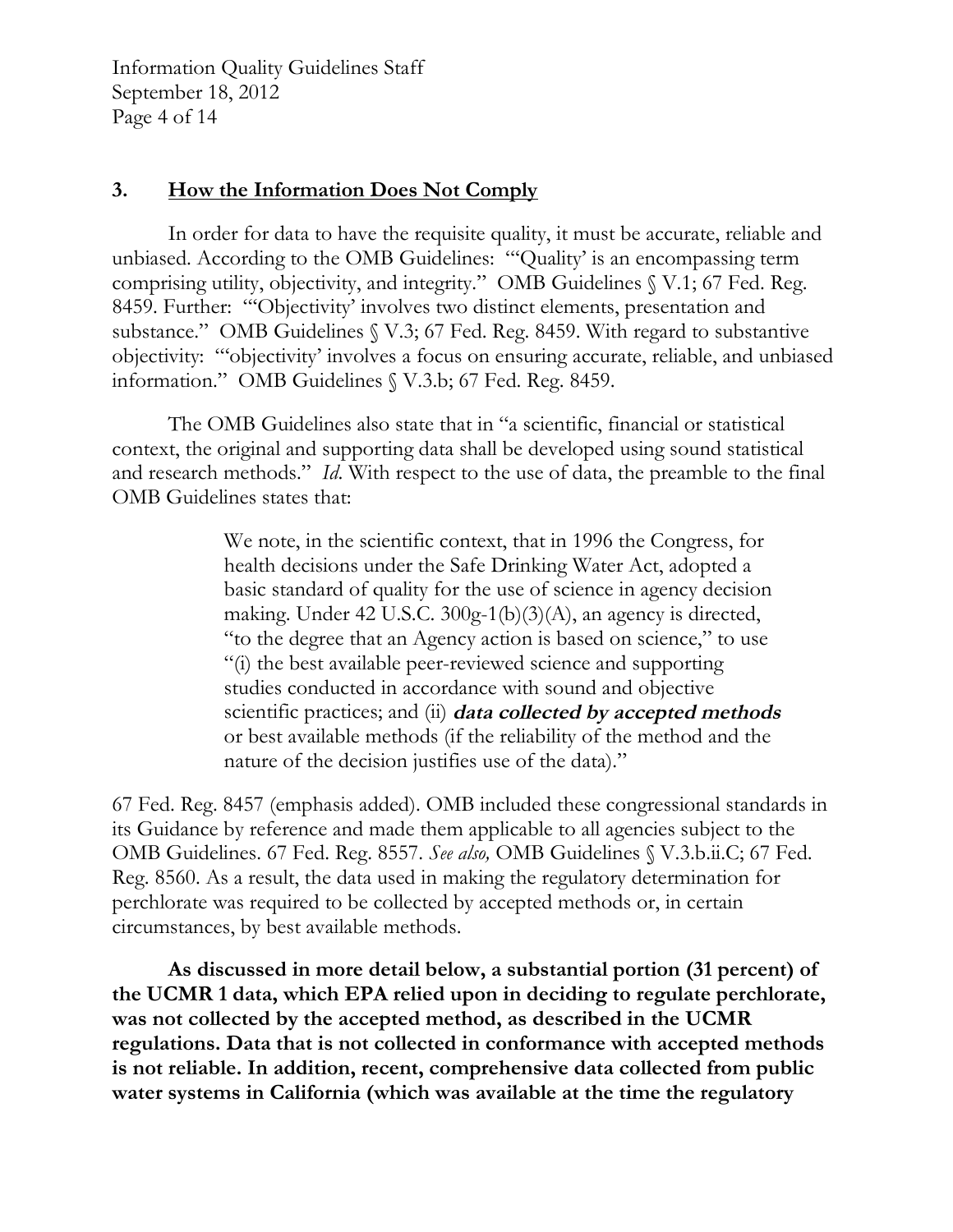Information Quality Guidelines Staff September 18, 2012 Page 5 of 14

**determination was made) demonstrates that the occurrence of perchlorate in public water systems is very much lower than the UCMR 1 data set indicates. This more recent data demonstrates that the UCMR 1 perchlorate data is inaccurate and biased.** 

# **A. The UCMR 1 Data Does Not Comply with Data Quality Guidelines Because it was Not Collected By Accepted Methods**

The regulatory determination for perchlorate was based on the UCMR 1 data set. However, as shown below, the UCMR 1 data for perchlorate was unreliable, because a significant portion of it was collected contrary to the methodology required by the UCMR regulations. Because the UCMR 1 data was unreliable, it should not have formed the basis for the perchlorate regulatory determination. Instead, EPA should have conducted the necessary research to locate or develop a reliable set of data upon which to base the regulatory determination.

The UCMR regulations prescribe the accepted method of collecting occurrence data—the data must be collected at the point the water enters the distribution system—i.e., **after** the water has passed through any treatment or blending facilities operated by the relevant water system.

According to the UCMR regulations, samples for perchlorate were to be collected at the entry point to the distribution system after treatment, representing each non-emergency water source in routine use during the twelve-month period of monitoring.[1](#page-15-0) 40 CFR § 141.40(a) & Table 1; 64 Fed. Reg. 50612, 50614. More specifically:

> The sampling location for chemical contaminants **must be** the entry point to the distribution system or the compliance monitoring point specified by the State or EPA under 40 CFR  $141.24(f)(1)$ ,  $(2)$ , and  $(3)$ . If the compliance monitoring point as specified by the State is for source (raw) water and any of the contaminants in paragraph (a)(3) of this section [the twelve UCMR 1 listed contaminants, which includes perchlorate] are

<span id="page-15-0"></span><sup>1</sup> According to the UCMR 1 regulations, assessment monitoring was to be conducted for twelve contaminants, including perchlorate, by all 2,774 PWSs serving more than 10,000 persons, and by a representative sample of approximately 800 small PWSs serving 10,000 or fewer persons. 64 Fed. Reg. 50561. Assessment monitoring was to be conducted by each PWS over a 12-month period between 2001 and 2003. *Id*. As it turned out, some sampling was conducted after 2003, and the number of systems sampled differed slightly from that set forth in the regulations. 76 Fed. Reg. 7764.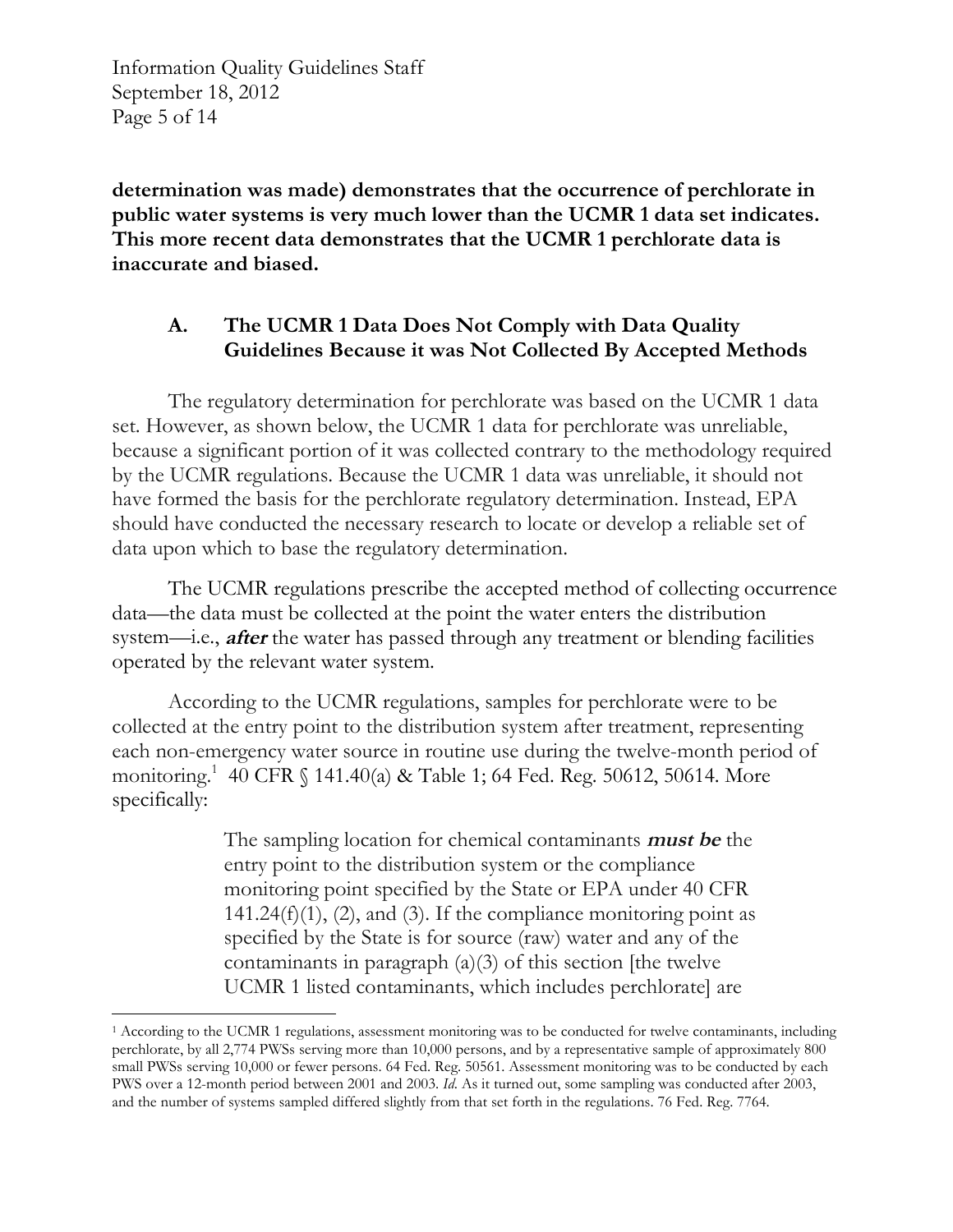Information Quality Guidelines Staff September 18, 2012 Page 6 of 14

> detected, then you [the public water system] must also sample at the entry point to the distribution system at the frequency indicated in paragraph  $(a)(5)(ii)(B)$  of this section with the following exception: If the State or EPA determines that sampling at the entry point to the distribution system is unnecessary because no treatment was instituted between source water and the distribution system that would affect the measurement of the contaminants listed in paragraph  $(a)(3)$  of this section, then you do not have to sample at the entry point to the distribution system.

40 CFR § 141.40(a)(5)(ii)(C); 64 Fed. Reg. 50617 (emphasis added). In other words, at locations where contaminants are present, sampling **must be** conducted at the point of entry to the distribution system. The only exception is where EPA or the State determines that there is a "pass-through" situation—where the contaminant concentration would be the same at the sample collection point and at the entry point into the water distribution system.

In contrast to these requirements, 31 percent of UCMR 1 samples were not collected at the entry point into the distribution system. Instead, they were collected from untreated source water. Brandhuber *et al*., *A review of perchlorate occurrence in public drinking water systems*, AWWA Journal (Nov. 2009) at 67 (Exhibit A). The review conducted by Brandhuber *et al*. demonstrates that the UCMR 1 data was not collected by "accepted methods," "best available methods," or "sound research methods."

Data that is not collected in accordance with accepted methods is not reliable. The purpose of a sampling methodology is to control data collection so results are reproducible and reflect actual conditions. In the preamble to the final UCMR 1 regulation, EPA stated that specifying a sampling point "will ensure a nationally consistent data set and will provide consistent data for exposure assessment." 64 Fed. Reg. 50571. In the case of perchlorate, 31 percent of the samples were collected from the incorrect location and are thus not consistent with the remainder of the data. This does not "provide consistent data for exposure assessment."

As one might expect, perchlorate was detected with greater frequency in samples collected from untreated source water than it was in water collected at the entry point to the distribution systems. In fact, perchlorate was detected in 2.7 percent of samples collected from untreated source water, while perchlorate was detected in only 1.5 percent of samples collected from the entry point to the distribution system.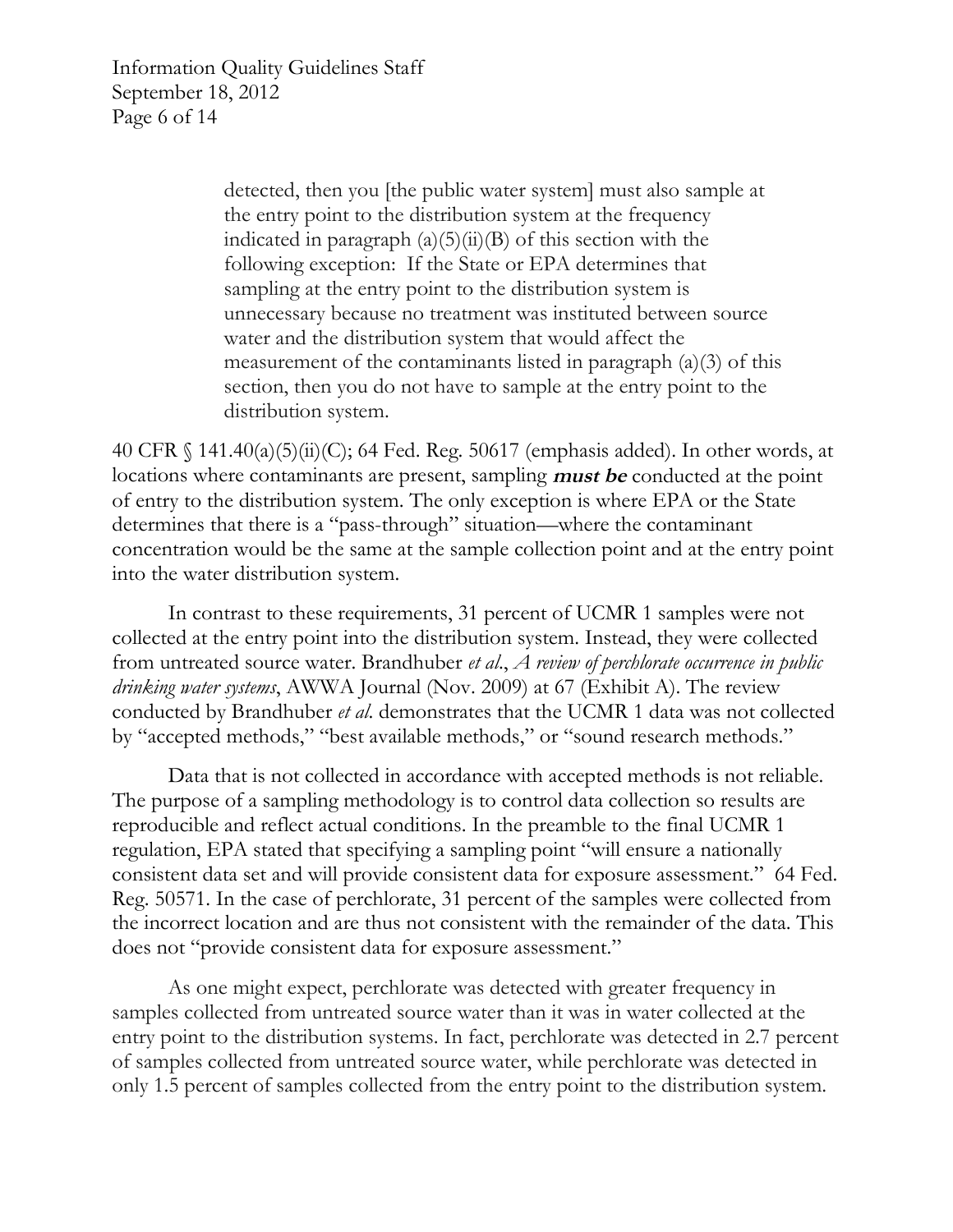Information Quality Guidelines Staff September 18, 2012 Page 7 of 14

Intertox, Inc., *Comments in Response to EPA Notice* (Oct. 8, 2009) at 24 (Exhibit B). In other words, perchlorate was detected almost twice as often in untreated source water than it was at the point of entry into the water distribution systems. **This is a strong indication that the collection of a significant portion of the UCMR 1 samples from raw, untreated water sources rendered the UCMR 1 data set unreliable.** 

# **B. The UCMR 1 Data Does Not Comply with Data Quality Guidelines Because it is not Representative of Current Conditions**

More accurate and reliable data on perchlorate occurrence is available—and was available at the time of the regulatory determination—from public water systems in California than what EPA used to make its determination.

Most of the water sources that the UCMR 1 data indicated were impacted by perchlorate are located in California. More recent data from California public water systems demonstrates that the actual occurrence of perchlorate at the time of the regulatory determination is very much lower than indicated by the UCMR 1 data.

In its regulatory determination for perchlorate EPA stated that, based on UCMR 1 data, 16.6 million people (high end estimate) were served by public water systems with at least one detection of perchlorate above 4 ug/L and that 11.8 million people (high end estimate) were served by systems with at least one detection above 6 ug/L. 76 Fed. Reg. 7765. (The central value estimates of the population served by water above 4 ug/L was 5.1 million; and the central value estimate served by water above 6 ug/L was 3.0 million).<sup>2</sup> *Id.* 

Malcolm Pirnie, Inc. consolidated the UCMR 1 data upon which EPA relied in making its regulatory determination. Malcolm Pirnie, *National Cost Implications of a Potential Perchlorate Regulation* (AWWA July 2008) at Appendix A (Exhibit C). According to Malcolm Pirnie, a total of 189 water sources had at least one sample of perchlorate above 6 ug/L. *Id*. Of these, 112 were located in California and 77 were located in other states. *Id*. Using EPA's methodology for calculating high end estimates, along with population data from EPA's Safe Drinking Water Information System (SDWIS) and EPA's UCMR 1 database, it can be determined that of the 11.8

<span id="page-17-0"></span><sup>&</sup>lt;sup>2</sup> The high end estimate was derived by adding the entire population served by all public water systems in which at least one sample was found to contain perchlorate above the threshold. 76 Fed. Reg. 7765. The central value estimate was developed by assuming that the population served by the public water system was equally distributed among all entry points to the distribution system, and adding together only that proportion of the population served by those entry points that had at least one perchlorate sample above the threshold. *Id*.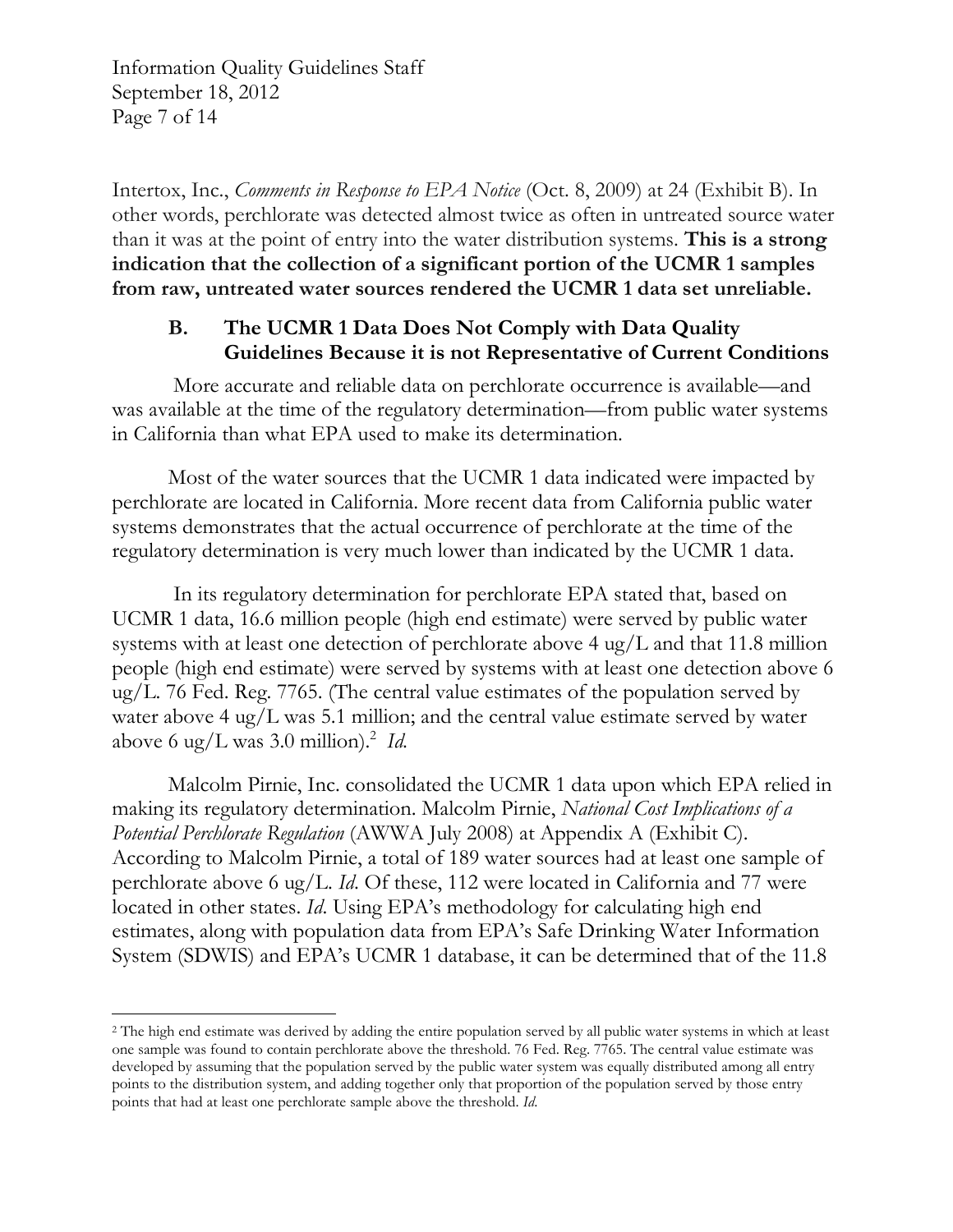Information Quality Guidelines Staff September 18, 2012 Page 8 of 14

million people served by public water systems with at least one detection above 6 ug/L, at least 4.2 million resided in California. *See,* Worksheet (Exhibit D).

Recent perchlorate occurrence data is available for all public water systems in California. Each quarter, the California Department of Public Health (CDPH) submits data to EPA's Safe Drinking Water Information System (SDWIS). CDPH, *Annual Compliance Report* (2009) (Exhibit E). The data submitted includes data regarding violations of maximum contaminant levels (MCLs). In California, a state MCL of 6 ug/L has been adopted for perchlorate. Public water systems in California are required to report perchlorate MCL violations to CDPH and, in turn, CDPH provides EPA with its annual compliance report, which includes data on MCL violations. *Id*. The 2009 Annual Compliance Report is the most recent annual report that has been made publicly available by CDPH. The perchlorate data collected by public water systems in California provides a more recent, accurate, reliable and complete data set for assessing perchlorate occurrence in California than the UCMR 1 dataset.<sup>3</sup>

CDPH's 2009 Annual Compliance Report shows that only nine public water systems in California exceed the state MCL of 6 ug/L for perchlorate. CDPH, *Annual Compliance Report* (2009) at Appendix C (Exhibit E). All of these systems were very small systems, and the total population served by these systems is 776 people. *Id*.

Thus, the *actual* population in California that is served by public water systems with at least one detection of perchlorate above 6 ug/L, according to the most recently available CDPH data, is 776 people. **This contrasts sharply with the estimate, based on UCMR 1 data, that 4.2 million people (high end estimate) in California are served by water systems with at least one detection above 6 ug/L**. The UCMR 1 data, which EPA published in its regulatory determination and upon which EPA relied in making its determination to regulate perchlorate, therefore does not satisfy the definition of "objectivity" set forth in the OMB Guidelines.

The OMB Guidelines state that "objectivity" involves a focus on ensuring accurate, reliable, and unbiased information. OMB Guidelines § V.3.b; 67 Fed. Reg. 8459. The estimate that 4.2 million people in California are served by water systems with at least one detection above 6 ug/L—an estimate that overstates the actual

<span id="page-18-0"></span><sup>&</sup>lt;sup>3</sup> Because most of the California data is provided in relation to the state's 6 ug/L MCL, the best point of comparison between current California occurrence data and the old UCMR 1 data is at the 6 ug/L level. Nonetheless, helpful comparisons can also be made at most of the other levels EPA has referenced (e.g., 9, 14, 19 and 23 ug/L).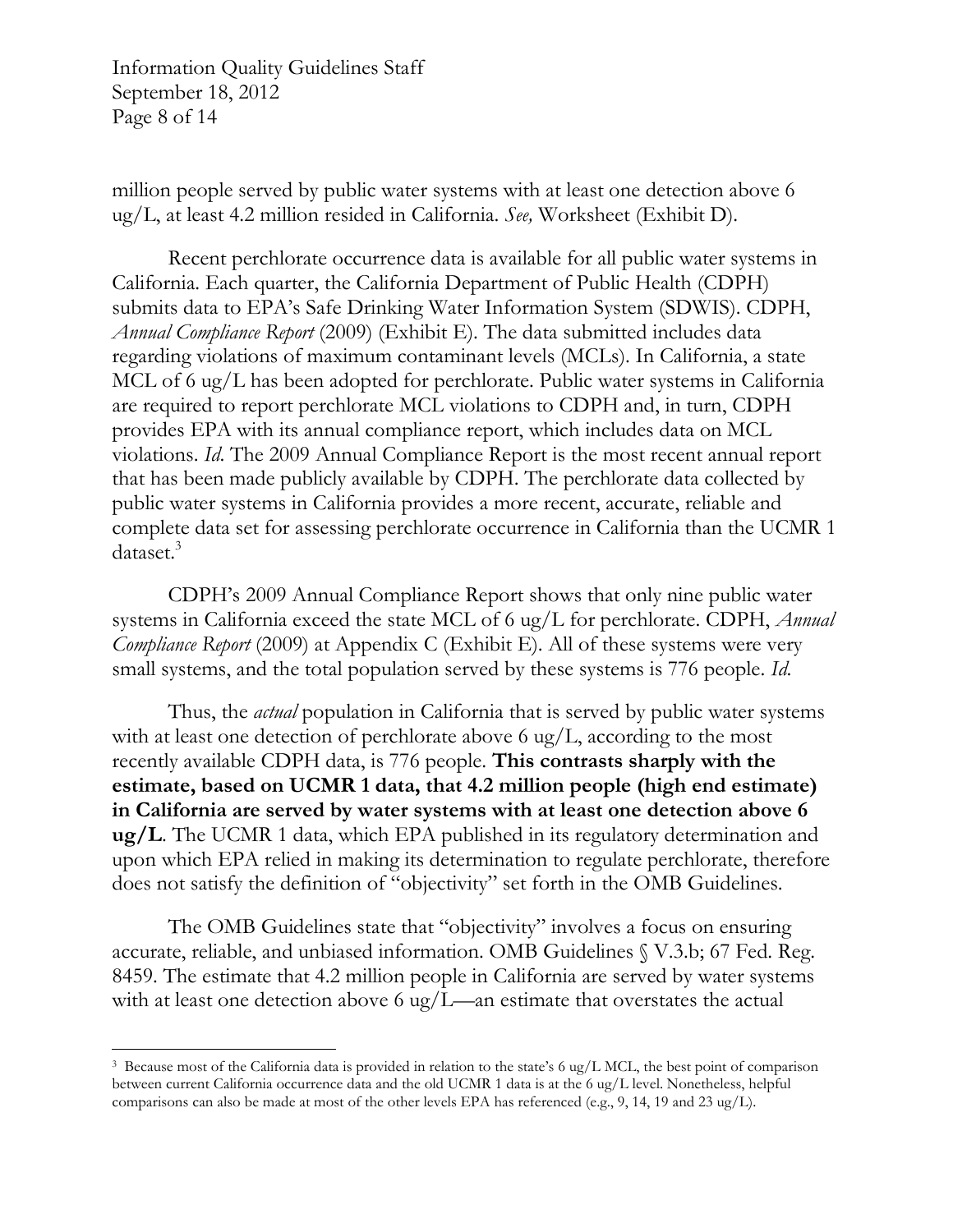Information Quality Guidelines Staff September 18, 2012 Page 9 of 14

number of persons exposed to perchlorate by a factor of more than 5,000—is clearly inaccurate and biased. The actual number of people in California served water containing perchlorate above 6 ug/L was readily ascertainable at the time the regulatory determination for perchlorate was published in the Federal Register.

Thus, while it is clear the UCMR 1 occurrence data upon which EPA relied does not meet the requirements of the OMB Guidelines, what is not clear is why EPA elected to rely upon the UCMR 1 data instead of more recent readily available data.

Several events transpired since the collection of UCMR 1 data that also should have put EPA on notice that the occurrence of perchlorate was significantly less at the time it issued its regulatory determination than it was at the time of the UCMR 1 sampling. These events included:

• Several states adopted advisory or regulatory levels for perchlorate before the regulatory determination was made, including Arizona, California, Maryland, Massachusetts, Nevada, New Mexico, New York and Texas. EPA, *State Perchlorate Advisory Levels* (Apr. 20, 2005) (Exhibit F).

 Levels of perchlorate in the Colorado River, which is the source of water for approximately 20 million people in the southwest, declined significantly in the interim due to remediation efforts in Nevada. According to the Nevada Division of Environmental Protection, perchlorate concentrations declined from 9.7 ppb in June 1999 to 1.8 ppb in May 2008 (Exhibit G). Nevada DEP, *Southern Nevada Perchlorate Cleanup Project* 

**These events, which were well known, should have alerted EPA to the fact that the UCMR 1 perchlorate occurrence data collected between 2001 and 2003 was no longer an accurate measure of perchlorate occurrence at the time the regulatory determination was made in 2011**. The systemic problem with the California occurrence data undermines the validity of the entire UCMR 1 data set because there were more detections of perchlorate in the UCMR 1 data set in California than in all other states combined.

Moreover, the problems with the UCMR 1 data set are not limited to California—there are data quality problems outside of California as well:

• During UCMR 1 sampling, the Manatee County, Florida water system had one sample that reported a concentration of 21.0 ug/L. Malcolm Pirnie, *National Cost*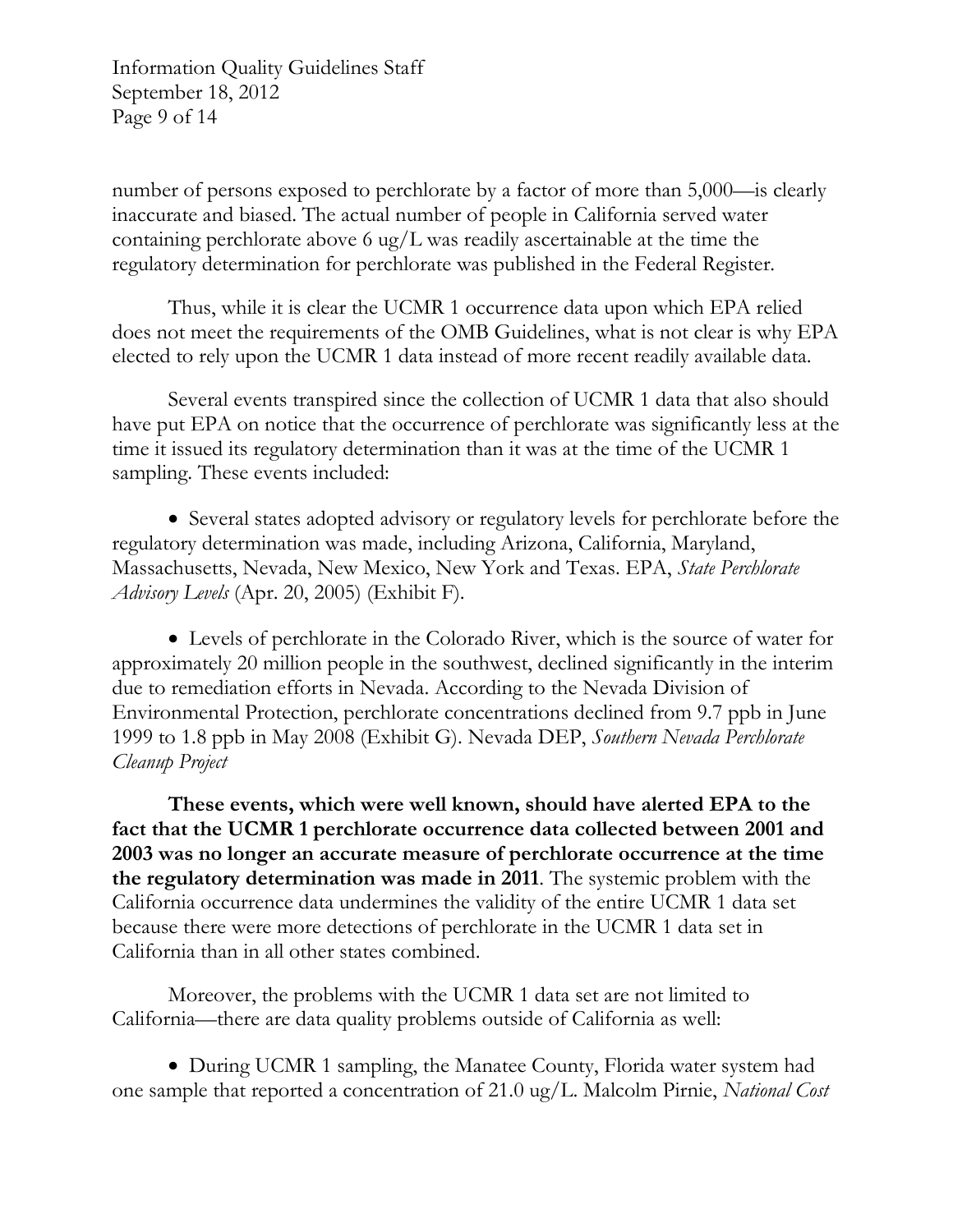Information Quality Guidelines Staff September 18, 2012 Page 10 of 14

*Implications of a Potential Perchlorate Regulation*, at 28 & Appendix A (Exhibit C). Manatee County reported that this one sample was attributable to analytical errors. *Id*. No perchlorate has been detected in water delivered by Manatee County outside of this one false positive. *Id*. The Manatee County water system serves 447,382 people, according to EPA's SDWIS database. It thus appears that 447,000 people that were counted as being exposed to perchlorate at levels above 4, 6, 9, 14 and 19 ug/L in the regulatory determination actually were not exposed above those levels.

 The UCMR 1 data indicates the City of Henderson, Nevada delivered water with concentrations of perchlorate up to 20 ug/L. Malcolm Pirnie at Appendix A. However, in its most recent publicly available consumer confidence report, the City of Henderson reports that it does not deliver water above 5.9 ug/L. City of Henderson, Water Quality Report (2008) (Exhibit H). This decline is undoubtedly due to the declining concentrations of perchlorate in the Colorado River, which is the source of Henderson's drinking water. The City of Henderson water system serves 246,000 people, according to EPA's SDWIS database. It thus appears that an additional 246,000 people that were counted as being exposed to perchlorate at levels above 6, 9, 14 and 19 ug/L in the regulatory determination actually were not exposed above those levels.

 The UCMR 1 data indicates the City of Midland, Texas delivered water with concentrations of perchlorate up to 7.9 ug/L. Malcolm Pirnie at 29 & Appendix A (Exhibit C). At the time the UCMR 1 data was collected, Midland was recharging a largely dry well field with water from a more distant source during the winter, and then pumping the well field to satisfy peak summer demand. *Id*. That practice, which caused perchlorate to enter the City's water supply, has since been discontinued and there is currently no detectible perchlorate in the Midland system. *Id*. The City of Midland water system serves 111,147 people, according to EPA. It thus appears that 111,000 people that were counted as being exposed to perchlorate at levels above 4 and 6 ug/L in the regulatory determination actually were not exposed above those levels.

 The UCMR 1 data indicates the City of High Point, North Carolina delivered water with concentrations up to 13.8 ug/L, based on one sample result; all other samples collected in the High Point system did not detect perchlorate. Malcolm Pirnie at 28 & Appendix A (Exhibit C). The laboratory that analyzed this sample has since confirmed the detection was a false positive. *Id*. Thus, there is and was no detectible perchlorate in the City of High Point water system. The City of High Point water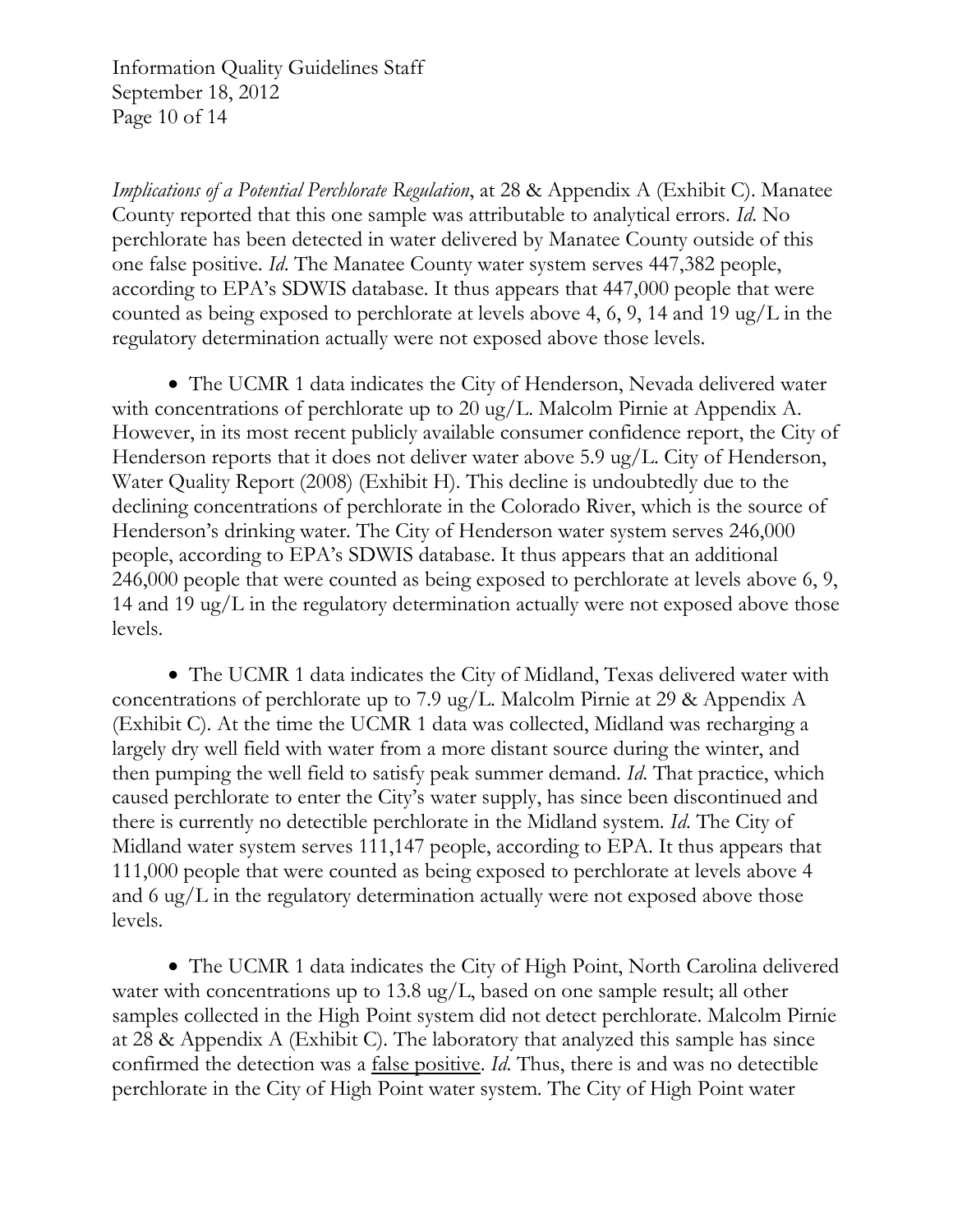Information Quality Guidelines Staff September 18, 2012 Page 11 of 14

system serves 104,000 people, according to EPA. It thus appears that an additional 104,000 people that were counted as being exposed to perchlorate at levels above 4, 6, and 9 ug/L in the UCMR 1 dataset actually were not exposed above those levels.

These four drinking water systems, which are discussed in the Malcolm Pirnie report, serve approximately 900,000 people. The UCMR 1 database reports that all four of these systems served water containing perchlorate at concentrations above 6 ug/L. However, the investigations conducted by Malcolm Pirnie establish that none of the 900,000 people served by these four systems are being provided water containing perchlorate above 6 ug/L.

Malcolm Pirnie did not conduct a comprehensive analysis of which public water systems that the UCMR 1 database reported as purveying water containing perchlorate currently purvey lower concentrations of perchlorate—or no perchlorate at all. Malcolm Pirnie only examined a very small number of large water systems to better estimate the nationwide costs of complying with a perchlorate drinking water regulation. Malcolm Pirnie at 26-29. Just in the course of its cost estimating work, Malcolm Pirnie uncovered these substantial inaccuracies in the UCMR 1 database. It is unknown what would be revealed by a more thorough review of the 160 public water systems that the UCMR 1 data set purports to show contain perchlorate.

Brandhuber *et al*. attempted to contact all 160 public water systems the UCMR 1 data set indicated purveyed drinking water containing detectible levels of perchlorate. Brandhuber *et al*. at 69-70. Key findings of this brief telephone survey were as follows: (a) 70 of the 160 system operators responded to the survey; (b) 12 systems reported that their drinking water did not contain perchlorate; (c) 13 systems have taken a total of 32 contaminated sources off-line; and (d) 9 systems were blending contaminated sources with other water. These actions would have decreased or eliminated perchlorate contamination in a significant fraction of the 160 affected public water systems.

Based on the above, it is likely that the perchlorate occurrence numbers that EPA published for other exposure levels (i.e., 4, 9, 14, 19, and 23 ug/L) are also inaccurate and biased. This conclusion is supported by the following:

 As mentioned above, several states adopted advisory or regulatory levels for perchlorate, including Arizona, California, Maryland, Massachusetts, Nevada, New Mexico, New York and Texas. EPA, *State Perchlorate Advisory Levels* (Apr. 20, 2005)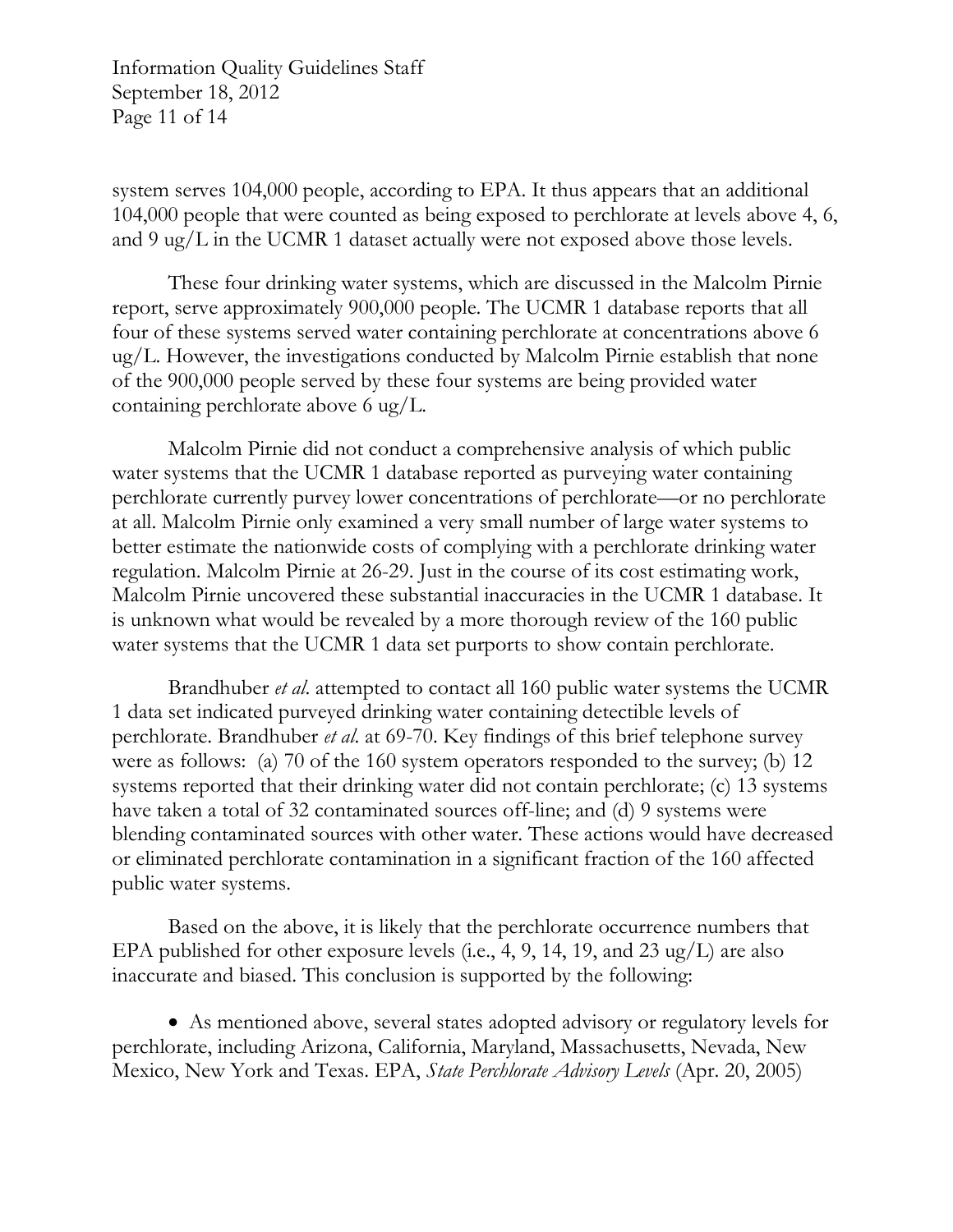Information Quality Guidelines Staff September 18, 2012 Page 12 of 14

(Exhibit E). The adoptions of these levels would have reduced perchlorate concentrations in public water systems.

 Levels of perchlorate in the Colorado River, which is the source of water for approximately 20 million people in the southwest, have been declining for over a decade. Nevada DEP, *Southern Nevada Perchlorate Cleanup Project* (Exhibit F). The declining concentrations in the Colorado River also would have tended to reduce perchlorate concentrations in the many public water systems that use water from the Colorado River.

• In its regulatory determination, EPA stated 1.6 million people (high end estimate) were exposed to drinking water above 19 ug/L. Data from UCMR 1 purports to show that the following six California cities purveyed drinking water above 19 ug/L: Chino, La Verne, Pasadena, Redlands, Rialto and Riverside. The combined total population served by these water systems is 683,782, according to EPA's Safe Drinking Water Information System (SDWIS). Malcolm Pirnie shows UCMR 1 also included Manatee County and High Point as water systems purveying water above 19 ug/L, even though those systems did not actually purvey water containing perchlorate. The combined population served by these two water systems is 693,382, according to EPA's SDWIS database. CDPH and Malcolm Pirnie have shown that none of these water systems is actually purveying water above 19 ug/L. Combined, these eight water systems serve 1.38 million people.

**Assuming no other errors, a more accurate high end estimate of the number of people exposed to perchlorate above 19 ug/L would be 220,000 (1.6 million minus 1.38 million). This contrasts sharply with the 1.6 million figure published by EPA in the Federal Register and relied upon in making the regulatory determination.** 

**In sum, the UCMR 1 dataset is outdated, inaccurate, unreliable and very significantly biased (to the high side). As a result, the data set does not qualify as objective data as mandated by the IQA. Because the UCMR 1 data was not objective, it should not have formed the basis for the perchlorate regulatory determination. EPA should instead have researched and collected accurate, reliable and unbiased data. Failing that, EPA's regulatory determination on perchlorate cannot stand.** 

## **4. Recommendation of Corrective Action**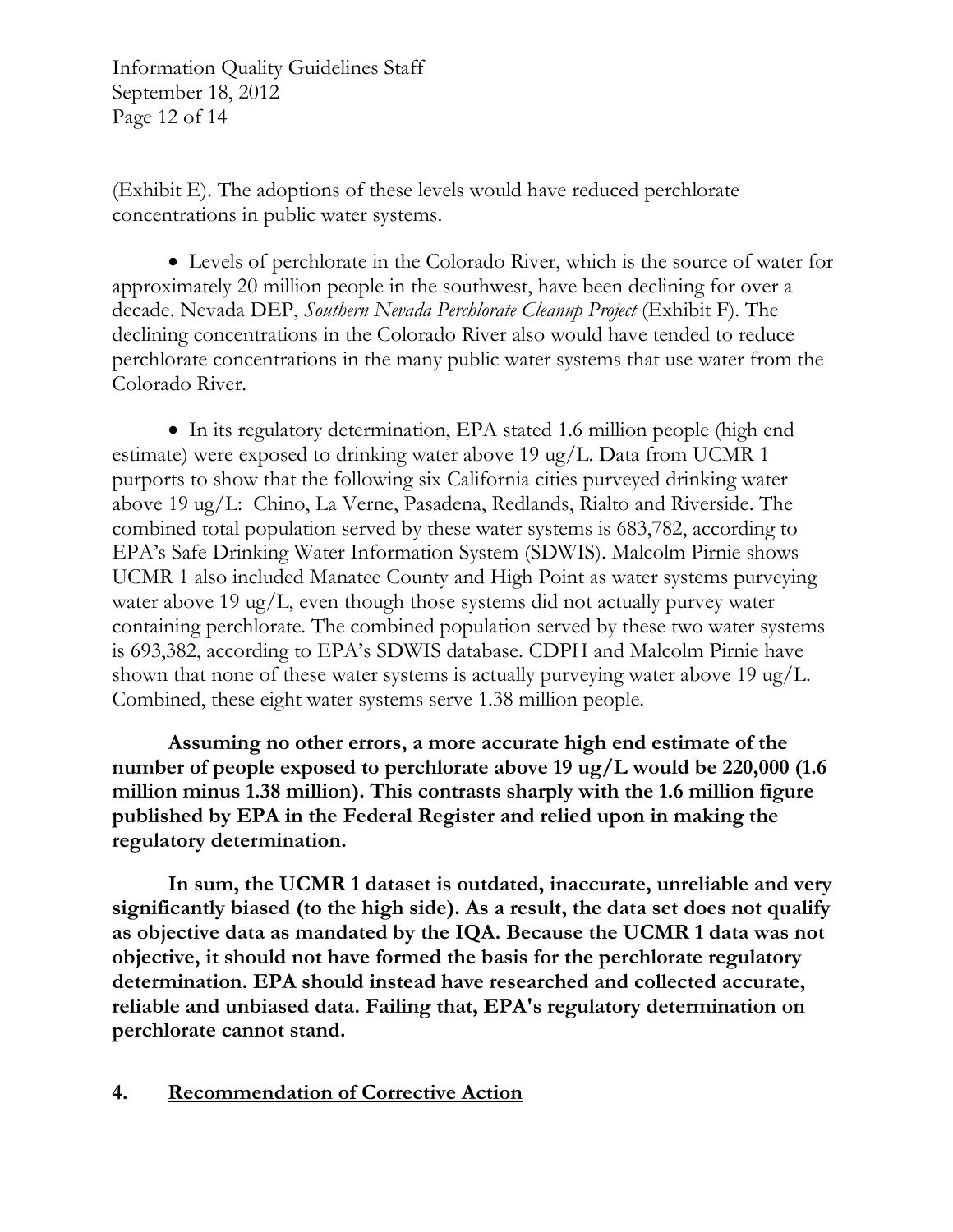Information Quality Guidelines Staff September 18, 2012 Page 13 of 14

The Chamber recommends the following corrective actions:

• Due to the very serious data quality errors in the UCMR 1 data set, EPA should publish in the Federal Register a notice retracting the data that appears in the perchlorate regulatory determination at 76 Fed. Reg. 7764-65;

 EPA should withdraw the regulatory determination itself, as there are no accurate, reliable or unbiased data to support it; and

 EPA should re-analyze the number of persons exposed to perchlorate in public water systems with: (1) data collected more recently than the UCMR 1 data; (2) data collected in accordance with accepted methods; and (3) data that is accurate, reliable and unbiased.

# **5. Effect of the Error**

In order for EPA to regulate any substance under the SDWA, the Administrator must make three basic determinations. One of those determinations is that "the contamination is known to occur or there is a substantial likelihood that the contaminant will occur in public water systems with a frequency and at levels of public health concern."

The principal effect of the errors in the UCMR 1 data set, with respect to perchlorate, is that EPA—relying on the UCMR 1 data set—made a determination to regulate perchlorate. It is clear, based on the most recent data from California public water systems, and the information brought forward by Malcolm Pirnie, that perchlorate likely does **not** occur with a frequency and at levels of public health concern in public water systems. It appears that current, reliable, accurate and unbiased data was available to EPA at the time it made its regulatory determination for perchlorate. If EPA had relied on that data, EPA would likely have made a determination **not** to regulate perchlorate.

------------------------------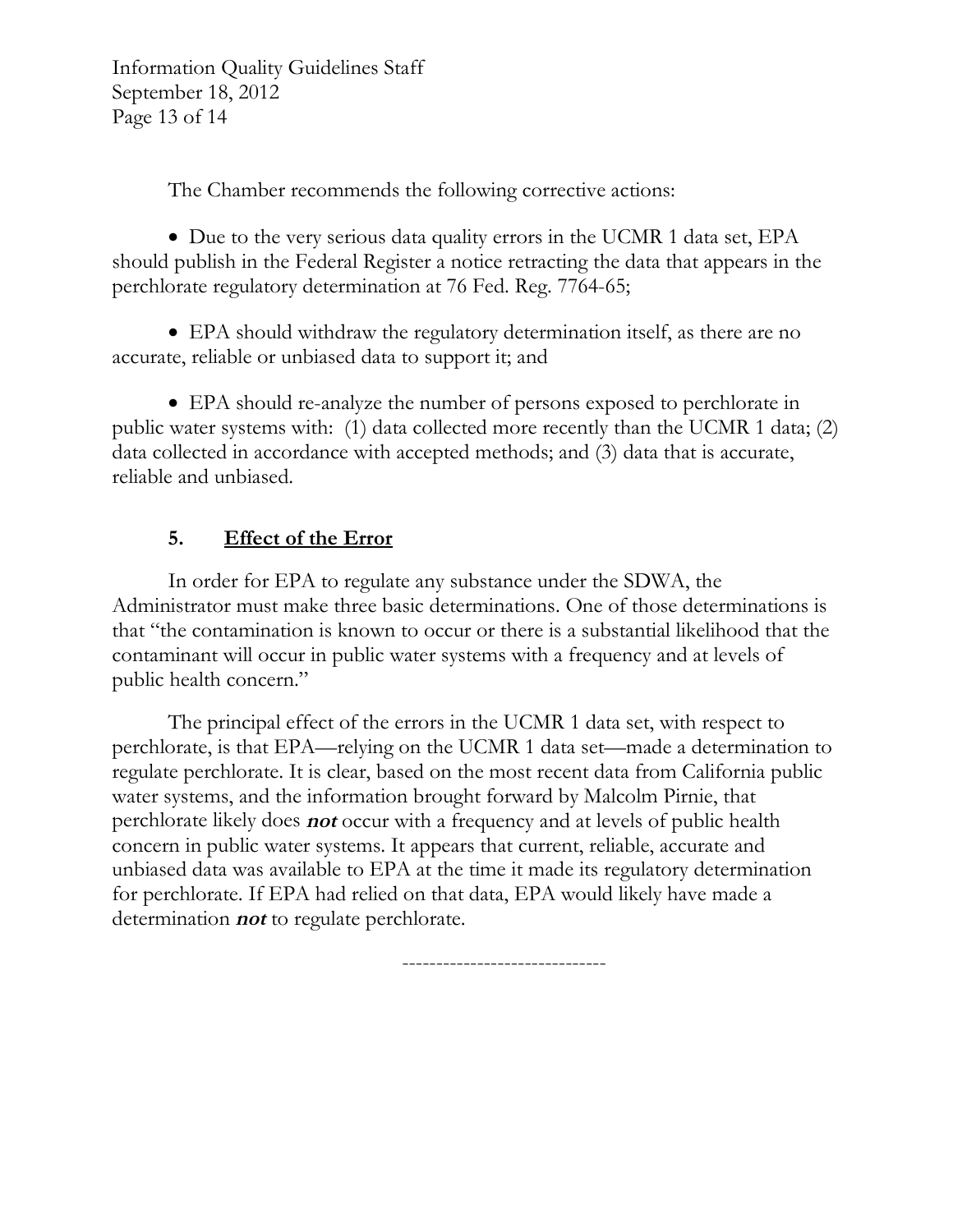Information Quality Guidelines Staff September 18, 2012 Page 14 of 14

Because EPA's determination to regulate perchlorate in drinking water is not based on current, accurate, complete, reliable and unbiased data, the Chamber is entitled to submit this stand-alone RFC. Pursuant to EPA Guidelines, the Chamber requests within 90 days the correction sought by this RFC. If EPA requires more than 90 calendar days, please provide the Chamber notice that more time is required, an explanation, and an estimated decision date. You may reach me at (202) 463-5457 or [wkovacs@uschamber.com](mailto:wkovacs@uschamber.com).

Sincerely,

Will L. Kovace

William L. Kovacs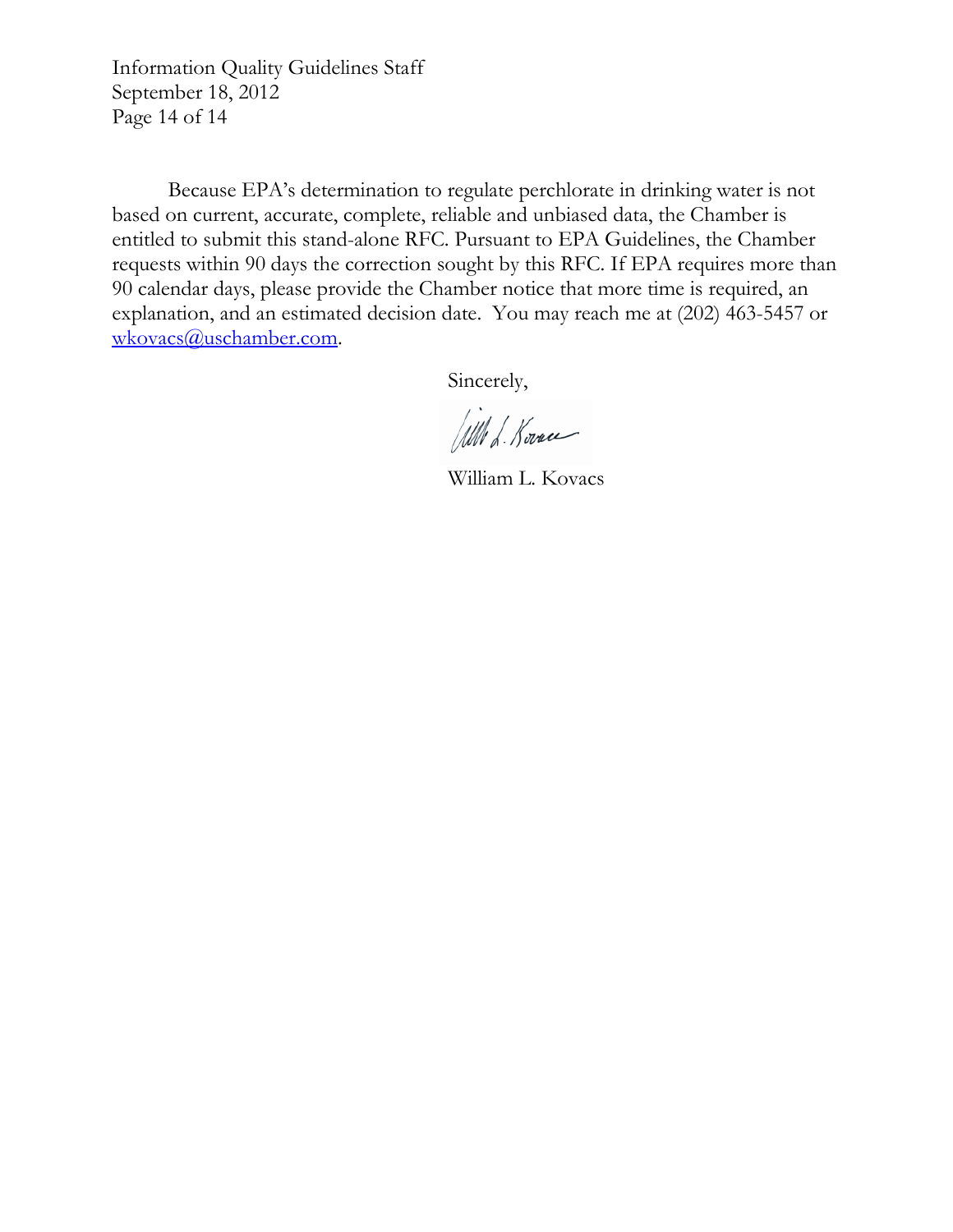

# $\overbrace{0}^{\text{gW1}^{\text{TED STA}}}\overline{c}$  UNITED STATES ENVIRONMENTAL PROTECTION AGENCY

WASHINGTON, D.C. 20460

# FEB 2 8 2013

OFFICE OF WATER

William L. Kovacs Senior Vice President. Environment. Technology & Regulatory Affairs U.S. Chamber of Commerce 1615 H Street. NW Washington. DC 20062

Dear Mr. Kovacs:

This is the response to your September 18. 2012. Information Quality Guidelines (IQG) Request for Correction (RFC 12004)<sup>1</sup>. In this letter, you requested correction of information developed and relied upon by the Environmental Protection Agency to suppor<sup>t</sup> its determination to regulate perchiorate under the Safe Drinking Water Act (SDWA) and that the EPA withdraws the regulatory determination. The EPA's determination to regulate perchiorate is an interim step in the process that leads towards <sup>a</sup> final drinking water standard. Because the regulatory determination is not the end of <sup>a</sup> decision process and because the issues you raised with regard to the occurrence data also are integral to the development of the proposed drinking water standard for perchlorate, the EPA has chosen to use <sup>a</sup> parallel process to address several of the data issues that you have raised<sup>2</sup>. Specifically, the EPA will further evaluate available information on the occurrence of perchlorate in public water systems, including data provided in your RfC, to inform the Agency's Health Risk Reduction and Cost Analysis (HRRCA) for the proposed rule. We will reassess the first Unregulated Contaminant Monitoring Rule (UCMRI) data and more recent perchlorate occurrence studies (such as those from California Department of Public Health to which you refer) as par<sup>t</sup> of this analysis. In that context, the EPA will carefully consider your comments and will provide an explanation of how we addressed these issues as <sup>a</sup> par<sup>t</sup> of the proposed rule. The EPA will make this evaluation of the occurrence of perchlorate in public water systems available for review and comment at the time we propose the National Primary Drinking Water Regulation for perchiorate. You will have an opportunity to review and comment upon the EPA's updated analysis at that time.

The EPA is, however, responding to one aspec<sup>t</sup> of the RfC here. Specifically, your letter suggests that source water monitoring data under the UCMR 1 do not comply with data quality guidelines because they were not collected by accepted methods. UCMRI allows alternative source water sampling points if the State uses source water monitoring as <sup>a</sup> more stringent monitoring requirement (64 FR 50570). Notwithstanding the fact that some public water systems with source-water positives did not also collect samples at the entry point to the distribution system, as provided for in UCMR1, the EPA believes that

http://epa.gov/quality/informationguidelines/documents/EPA InfoQualityGuidelines.pdf>

<sup>&</sup>lt;sup>1</sup>RFC 12004, September 2012 <http://epa.gov/quality/informationguidelines/documents/12004.pdf>

 $^2$  Guidelines for Ensuring and Maximizing the Quality, Objectivity, Utility, and Integrity of Information Disseminated by the Environmental Protection Agency (October 2002); Section 8.5 (page 32) <